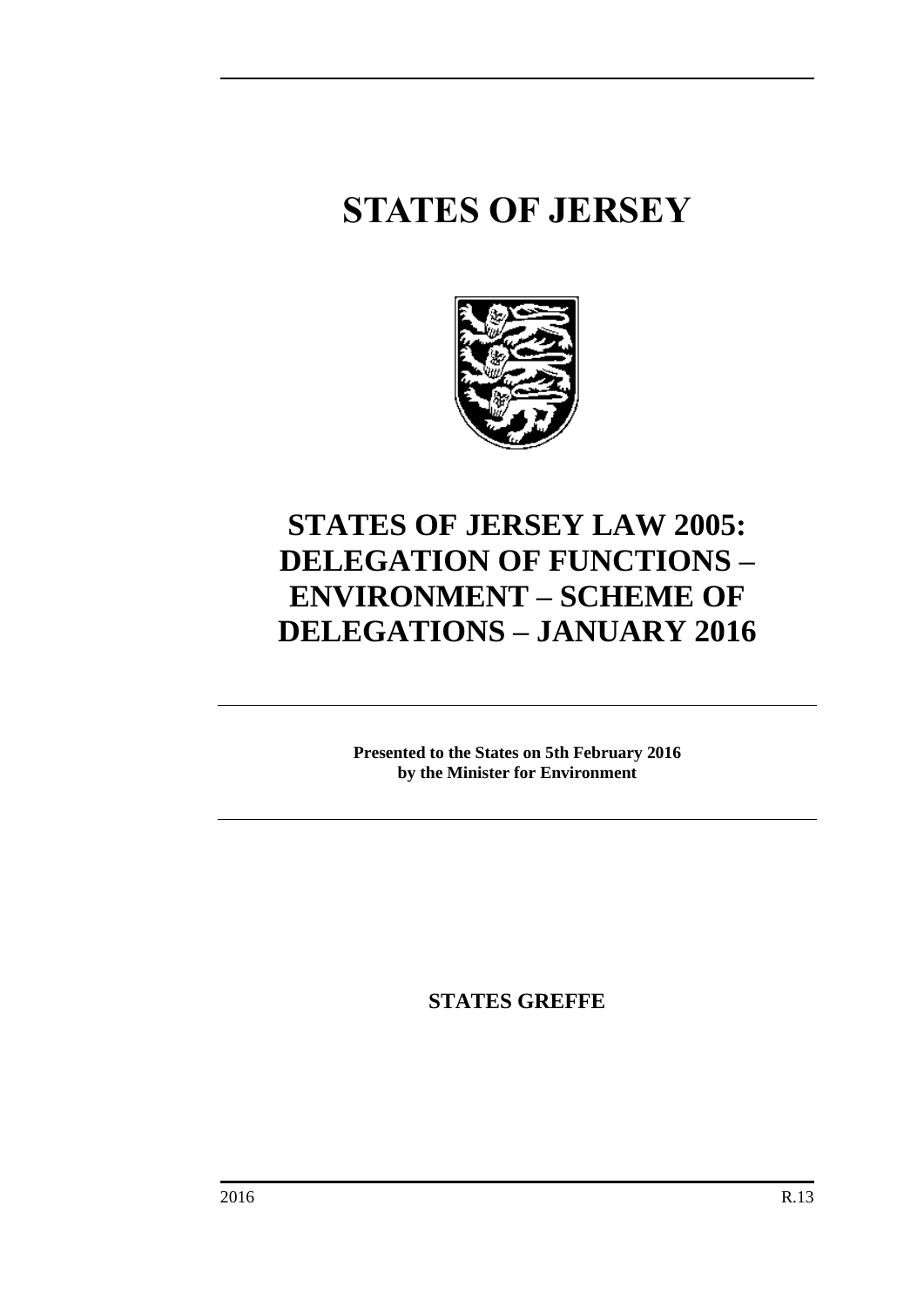#### **REPORT**

On 1st February 2016, the Minister for Environment made a Ministerial Decision delegating certain of his functions under Article 28 of the States of Jersey Law 2005 (MD-PE-2016-0017, available at [www.gov.je\)](http://www.gov.je/).

Article 28 of the States of Jersey Law 2005 permits a Minister to delegate, wholly or partly, functions to an Assistant Minister or an officer.

The Law states, *inter alia* –

#### "**28 Power of Minister to delegate functions**

- (1) A Minister may delegate, wholly or partly, functions conferred upon or vested in the Minister by or under this Law or any other enactment or any enactment of the United Kingdom having effect in Jersey, to –
	- (a) one of his or her Assistant Ministers;
	- (b) an officer.
- (2) A Minister shall not delegate
	- (a) any power to make an enactment;
	- (b) any power to decide an appeal under an enactment;
	- (c) any function the delegation of which is prohibited by an enactment.
- (3) The delegation of functions by a Minister under this Article shall not prevent the Minister exercising those functions personally.
- (4) Where any licence, permit or authorization is granted in purported exercise of functions delegated under paragraph (1), no criminal proceedings shall lie against any person for any act done, or omitted to be done, in good faith and in accordance with the terms of the licence, permit or authorization, by reason that the functions had not been delegated, or that any requirement attached to the delegation of the functions had not been complied with.
- $(5)$  In this Article –

"Minister" includes the Chief Minister;

"officer" means a States' employee within the meaning of the Employment of States of Jersey Employees (Jersey) Law 2005 and includes a member of the States of Jersey Police Force and an officer appointed under paragraph 1(1) of Part 1 of Schedule 2 to the Immigration Act 1971 as extended to Jersey by the Immigration (Jersey) Order 1993.

(6) The States may by Regulations amend the definition "officer" in paragraph (5)."

The terms of the delegations, and the legislation under which those delegations were made, were recorded in a Report attached to the Ministerial Decision, as shown below –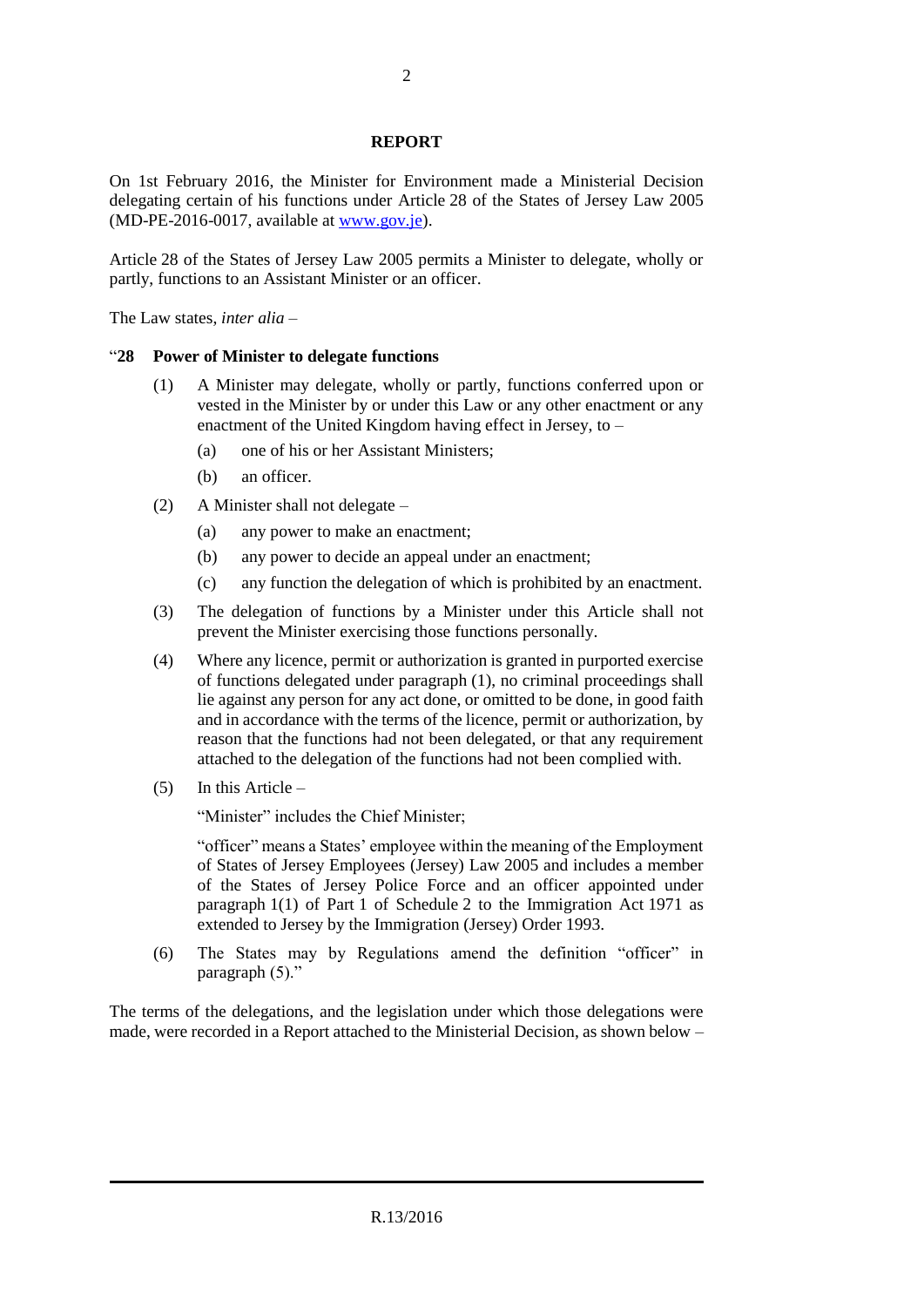# **Scheme of delegations for the Minister for Environment – January 2016**

### **1. Background**

Article 28 of the States of Jersey Law 2005 allows a Minister to delegate any function for which they have responsibility, to an Assistant Minister or an Officer.

The Scheme of delegations ensures that decisions are made at the appropriate level to ensure the efficient administration of the Minister's duties and responsibilities.

No delegations made prevent the Minister from exercising those functions personally.

### **2. Delegations to the Assistant Minister**

In pursuance of Article 28(1) of the States of Jersey Law 2005, the Minister delegates all powers and functions in respect of the Department of the Environment, including all other areas where the Minister would otherwise have to act and be advised, to his Assistant Minister, Connétable S.W. Pallett of St. Brelade, for any periods when he is unavailable or out of the Island.

### **3. Delegations to Officers – Public Finances (Jersey) Law 2005**

In pursuance of Article 28(1) of the States of Jersey Law 2005, the Minister delegates the following powers and functions in respect of the Department of the Environment to Officers of the Department, subject to the conditions as stated.

| <b>Public Finances (Jersey) Law 2005</b>                                                                                                                               |                                                                                                            |                                                                                                                    |
|------------------------------------------------------------------------------------------------------------------------------------------------------------------------|------------------------------------------------------------------------------------------------------------|--------------------------------------------------------------------------------------------------------------------|
| Article:                                                                                                                                                               | Detail:<br>Delegated to:                                                                                   |                                                                                                                    |
| Write off<br>bad debts                                                                                                                                                 | For an individual value of less than<br>$£25,000$ and a combined annual total<br>of less than $£200,000$ . | Chief Officer, Dept. of the Environment<br>$\bullet$<br>Finance Director, Dept. of the<br>$\bullet$<br>Environment |
|                                                                                                                                                                        | For an individual value of less than<br>£50.                                                               | <b>Finance Officer</b><br>$\bullet$                                                                                |
| Subject to them being reported to the Minister on a quarterly basis with an<br>explanatory report.                                                                     |                                                                                                            |                                                                                                                    |
| Approve the Department's authorised signature<br>schedule<br>and<br>expenditure<br>limits,<br>approved<br>conditional upon them being within pre-authorised<br>limits. |                                                                                                            | Chief Officer, Dept. of the Environment<br>$\bullet$<br>Finance Director, Dept. of the<br>$\bullet$<br>Environment |
| Article 28                                                                                                                                                             | Authorisation of non-contentious<br>budget transfers up to the value of<br>£200,000.                       | Chief Officer, Dept. of the Environment<br>$\bullet$                                                               |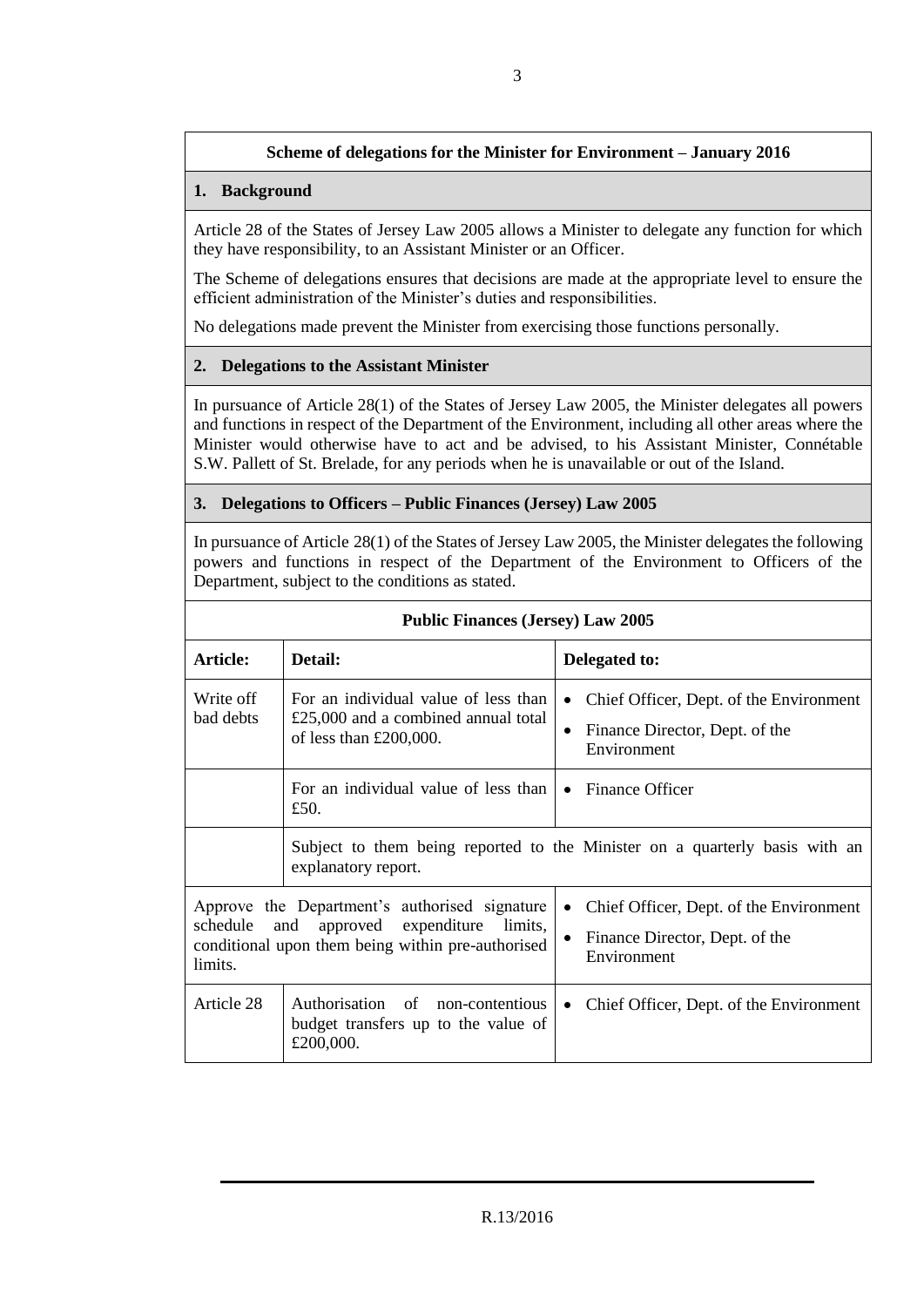## **4. Delegations to Officers – Planning and Building Services Division**

In pursuance of Article 28(1) of the States of Jersey Law 2005, the Minister delegates the following powers and functions in respect of the Department of the Environment to Officers of the Department, subject to the conditions as stated.

| <b>High Hedges (Jersey) Law 2008</b> |                                                                                                                                                                                 |                                                                                                                                                   |  |
|--------------------------------------|---------------------------------------------------------------------------------------------------------------------------------------------------------------------------------|---------------------------------------------------------------------------------------------------------------------------------------------------|--|
| Article:<br>Detail:                  |                                                                                                                                                                                 | Delegated to:                                                                                                                                     |  |
| <b>HIGH HEDGES</b>                   |                                                                                                                                                                                 |                                                                                                                                                   |  |
| Article 6                            | Determining whether a complainant<br>has taken steps to resolve the<br>situation, whether the complaint is<br>frivolous or vexatious, or whether the<br>complaint is justified. | Chief Officer, Dept. of the Environment<br>Director of Development Control<br>Director of Policy, Projects and the<br><b>Historic Environment</b> |  |
| Article 7                            | Issuing of a Remedial<br>Notice<br>provided that the owner of the hedge<br>has not made any representation in<br>connection with the complaint.                                 | <b>Principal Planners</b><br>Senior Planners and Assistant Senior<br><b>Planners</b>                                                              |  |
| Article 9                            | Withdrawal of a Remedial Notice and<br>issuing of an amended Notice if<br>appropriate.                                                                                          |                                                                                                                                                   |  |

#### CONDITIONS

In deciding an application and any requirement for remedial action in connection with a submission under the High Hedges (Jersey) Law 2008, Authorised Officers may only make a decision when representations have not been received from the owner of the hedge that is the subject of the application.

The Planning Applications Committee do not have any powers to determine High Hedges applications, as neither the States of Jersey Law 2005 nor the High Hedges (Jersey) Law 2008 allow for such a delegation.

| <b>Planning and Building (Jersey) Law 2002</b>                                                          |                                                                                                                      |                                                                                                                |
|---------------------------------------------------------------------------------------------------------|----------------------------------------------------------------------------------------------------------------------|----------------------------------------------------------------------------------------------------------------|
| <b>Article:</b>                                                                                         | Detail:                                                                                                              | Delegated to:                                                                                                  |
| Article 71                                                                                              | Immediate action to ensure safety of<br>a building.<br>This includes powers of entry to carry<br>out any such works. | • Chief Officer, Dept. of the Environment<br>Deputy Chief Officer<br>Director of Building Control<br>$\bullet$ |
| Delegations to Officers – Environmental Division<br>5.                                                  |                                                                                                                      |                                                                                                                |
| In purguance of Article $28(1)$ of the States of Jarcay Law $2005$ the Minister delegates the following |                                                                                                                      |                                                                                                                |

In pursuance of Article 28(1) of the States of Jersey Law 2005, the Minister delegates the following powers and functions in respect of the Department of the Environment to Officers of the Department, subject to the conditions as stated.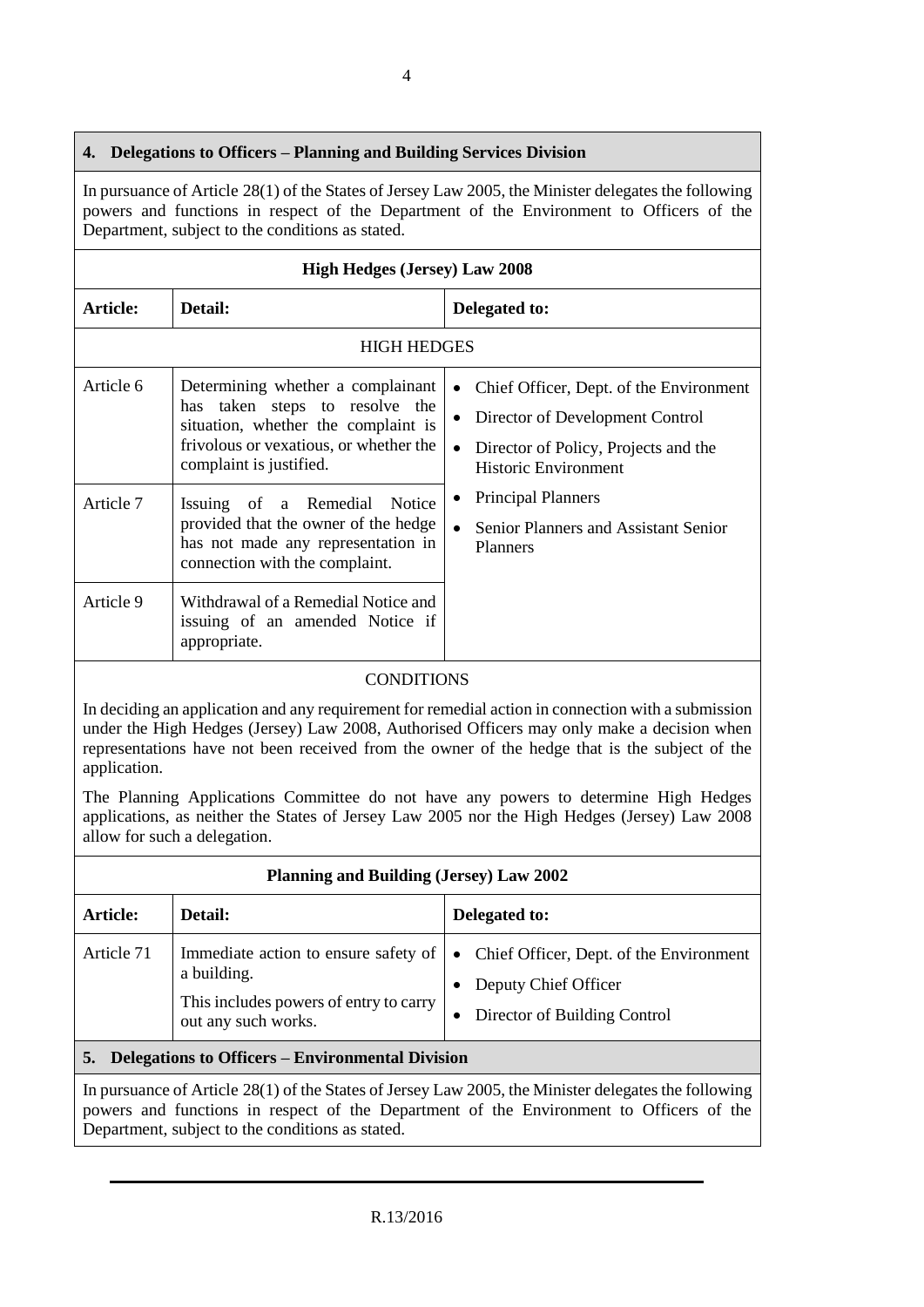| <b>Legislation:</b>                                                                                                                                                                                                                                                        | Detail:                                                                                                                                                                                                                                                                                                                                                                                                                                                                                                                                | Delegated to:                                                                                                                                                                                                                                                                                                                                                                                                                                                                                  |
|----------------------------------------------------------------------------------------------------------------------------------------------------------------------------------------------------------------------------------------------------------------------------|----------------------------------------------------------------------------------------------------------------------------------------------------------------------------------------------------------------------------------------------------------------------------------------------------------------------------------------------------------------------------------------------------------------------------------------------------------------------------------------------------------------------------------------|------------------------------------------------------------------------------------------------------------------------------------------------------------------------------------------------------------------------------------------------------------------------------------------------------------------------------------------------------------------------------------------------------------------------------------------------------------------------------------------------|
| <b>Agricultural Land</b><br>(Control of Sales and<br>Leases) (Jersey) Law<br>1974                                                                                                                                                                                          | A Law to control sales and leases of<br>agricultural land.<br>Delegated powers under -<br>Article $2$ – The issuing of consents and<br>permissions on agricultural land at the<br>point of sale or leases using<br>longstanding terms of reference.<br>Decisions not within the terms of<br>reference are referred to the Minister.                                                                                                                                                                                                    | Chief Officer, Dept. of<br>the Environment<br>Director of Environment/<br>Deputy Chief Officer<br>Director of<br>$\bullet$<br>Environmental<br>Management and<br><b>Rural Economy</b><br>Land and Horticultural<br>$\bullet$<br>Development Manager<br>Land Controls and<br>Planning Officer<br>Projects and Compliance<br>$\bullet$<br>Officer (for monitoring<br>and enforcement)                                                                                                            |
| <b>Agricultural</b><br><b>Marketing (Jersey)</b><br><b>Law 1953</b><br>Subordinate<br>Export of<br>Agricultural<br>Produce (Jersey)<br>Order 1972<br>Potatoes<br>(Precautions against<br>Blight) (Jersey)<br>Order 1961<br><b>Export of Flowers</b><br>(Jersey) Order 1972 | A Law to provide for the control of the<br>marketing of agricultural produce by<br>control of production and by other<br>means, to empower the States to<br>approve schemes for this purpose and<br>to provide for other matters incidental<br>thereto.<br>Delegated powers for the<br>administration, inspection and<br>enforcement for the 3 pieces of<br>subordinate legislation, to ensure that<br>export produce adheres to certain<br>standards and that crops are disease-<br>free. This allows Jersey to trade with<br>Europe. | Chief Officer, Dept. of<br>$\bullet$<br>the Environment<br>Director of Environment/<br>$\bullet$<br>Deputy Chief Officer<br>Director of<br>$\bullet$<br><b>Environmental Protection</b><br>Director of<br>$\bullet$<br>Environmental<br>Management and<br><b>Rural Economy</b><br>For the purposes of<br>administration, inspection and<br>enforcement<br>Head of Agricultural and<br><b>Plant Health Inspection</b><br><b>Agricultural and Plant</b><br>$\bullet$<br><b>Health Inspectors</b> |
| <b>Animals (Trapping)</b><br>(Jersey) Law 1961<br>Subordinate<br><b>Spring Traps</b><br>(Approval) (Jersey)<br>Order 1996<br>Small Ground<br>Vermin Traps<br>(Jersey) Order 1961                                                                                           | A Law to define approved traps and to<br>regulate and enforce their appropriate<br>use.                                                                                                                                                                                                                                                                                                                                                                                                                                                | Chief Officer, Dept. of<br>$\bullet$<br>the Environment<br>Director of Environment/<br>$\bullet$<br>Deputy Chief Officer<br>Principal Ecologist<br><b>States Veterinary Officer</b>                                                                                                                                                                                                                                                                                                            |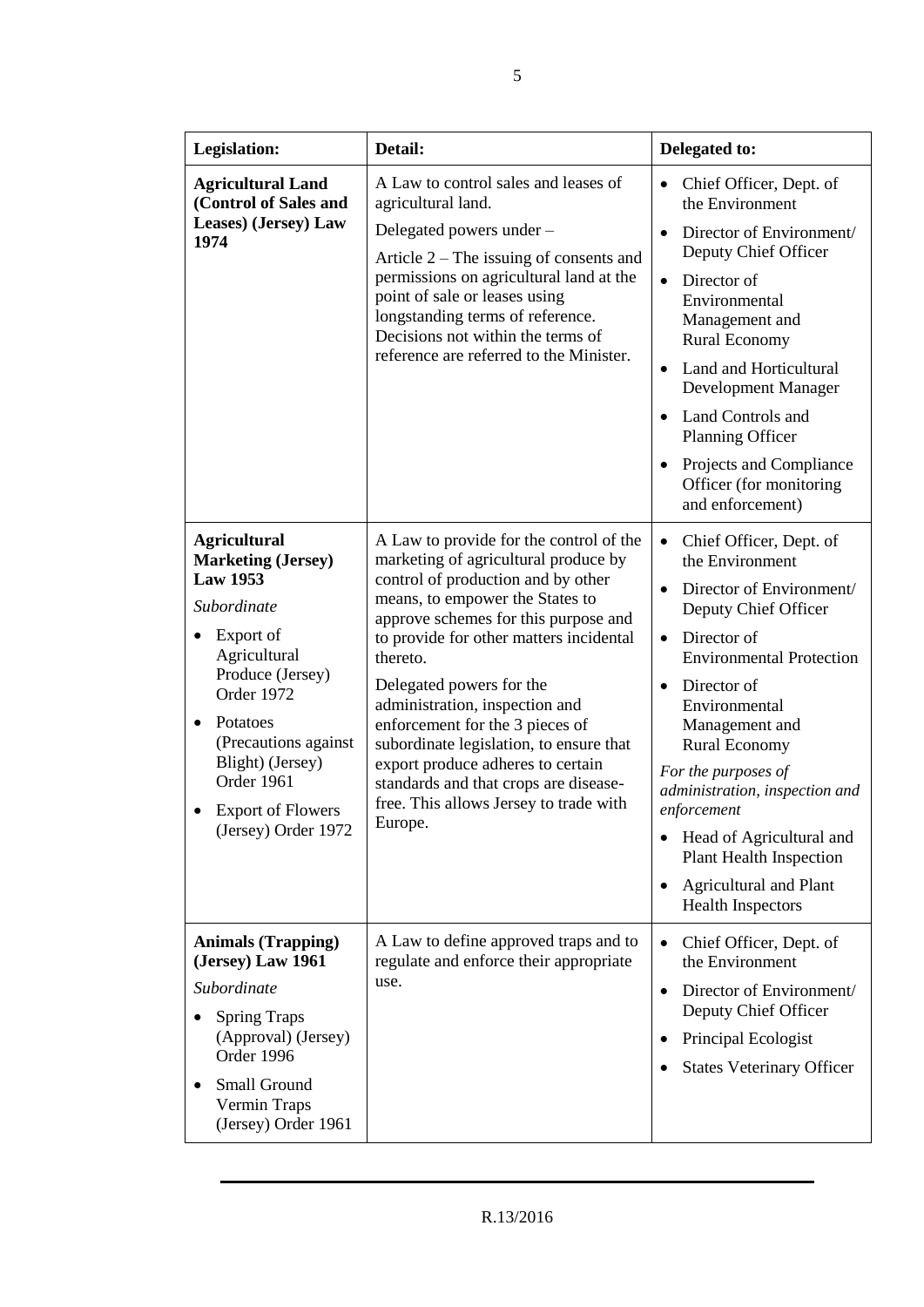| Legislation:                                                                                                                                                                                                                                                                                                    | Detail:                                                                                                                                                                                                                                                                                                                                                                                                                                                                                                                                                                                                                                                                                                                                                                                                                                                                                                                                                                                                                                                                                                                                            | Delegated to:                                                                                                                                                                                                                                                                                                                                                                                                            |
|-----------------------------------------------------------------------------------------------------------------------------------------------------------------------------------------------------------------------------------------------------------------------------------------------------------------|----------------------------------------------------------------------------------------------------------------------------------------------------------------------------------------------------------------------------------------------------------------------------------------------------------------------------------------------------------------------------------------------------------------------------------------------------------------------------------------------------------------------------------------------------------------------------------------------------------------------------------------------------------------------------------------------------------------------------------------------------------------------------------------------------------------------------------------------------------------------------------------------------------------------------------------------------------------------------------------------------------------------------------------------------------------------------------------------------------------------------------------------------|--------------------------------------------------------------------------------------------------------------------------------------------------------------------------------------------------------------------------------------------------------------------------------------------------------------------------------------------------------------------------------------------------------------------------|
| <b>Animal Welfare</b><br>(Jersey) Law 2004<br>Subordinate<br>Animal Welfare<br>(Temporary<br>Licensing<br>Exemptions)<br>(Jersey) Order 2007<br>Animal Welfare<br>(Licence Fee)<br>(Jersey) Order 2008<br>Animal Welfare<br>(Poisons) (Jersey)<br>Order 2007                                                    | A Law to consolidate and revise the<br>laws promoting the welfare of animals<br>and the prevention of suffering by<br>animals, to regulate the keeping and<br>use of animals, and for connected<br>purposes.<br>The Law defines the Veterinary<br>Officer according to the definition<br>given under the Diseases of Animals<br>(Jersey) Law 1956. The Appointed<br>Veterinary Officer (or their appointed<br>Deputy under Part 2, Article 2 of the<br>1956 Law) has delegated powers under<br>all Orders and is empowered to<br>perform all duties relating to<br>veterinary matters (Articles 2 to 7).<br>Additional delegated powers are<br>requested for appointment; as an<br>Inspector is required, in accordance<br>with Article 22, to carry out licensing<br>visits or enter premises licensed in<br>accordance with Articles 14 or 15 of<br>the Law.<br>The Animal Welfare (Jersey) Law<br>2004 to restrict the powers of an<br>Inspector appointed under Article 22,<br>prohibiting them from exercising<br>functions in relation to licensing if the<br>licensed activity is also undertaken by<br>the Inspector or his/her employers. | Director of Environment/<br>Deputy Chief Officer<br>Principal Ecologist<br>For the purposes of<br>administration, inspection and<br>enforcement<br><b>States Veterinary</b><br>$\bullet$<br>Assistant<br><b>Standby Officers</b><br>$\bullet$<br>$\bullet$<br>Head of Agricultural<br>Inspection<br><b>Agricultural and Plant</b><br>$\bullet$<br><b>Health Inspectors</b>                                               |
| <b>Artificial</b><br><b>Insemination of</b><br><b>Domestic Animals</b><br>(Jersey) Law 1952<br>Subordinate<br>Artificial<br>Insemination of<br><b>Domestic Animals</b><br>(Jersey) Order 2008<br>Artificial<br>$\bullet$<br>Insemination of<br><b>Domestic Animals</b><br>(Bovine Semen)<br>(Jersey) Order 2008 | Licences to those wishing to collect,<br>store, distribute or sell the semen from<br>any male domestic animal (Article 2).<br>Licences to persons wishing to import<br>(other than cattle) or export the<br>embryos, ova or semen of domestic<br>animals and to export (including<br>cattle) as above (Article 3).                                                                                                                                                                                                                                                                                                                                                                                                                                                                                                                                                                                                                                                                                                                                                                                                                                 | Chief Officer, Dept. of<br>$\bullet$<br>the Environment<br>Director of Environment/<br>$\bullet$<br>Deputy Chief Officer<br><b>States Veterinary Officer</b><br>$\bullet$<br>For the purposes of<br>enforcement/inspection<br><b>States Veterinary</b><br>Assistant<br>Head of Agricultural and<br>$\bullet$<br><b>Plant Health Inspection</b><br><b>Agricultural and Plant</b><br>$\bullet$<br><b>Health Inspectors</b> |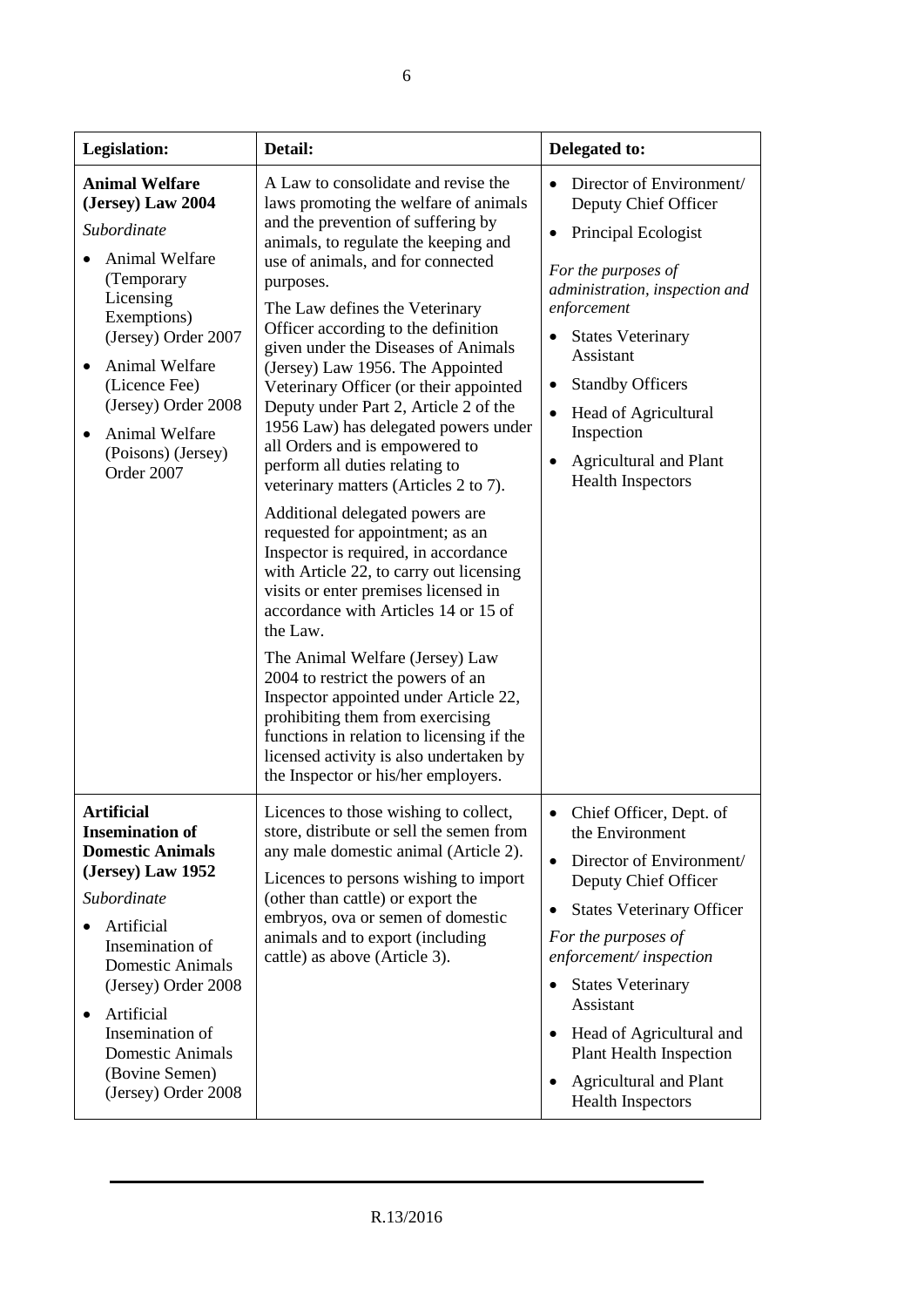| Legislation:                                                   | Detail:                                                                                                                                                                                                                                                                                                                                                                                  | Delegated to:                                                                                    |
|----------------------------------------------------------------|------------------------------------------------------------------------------------------------------------------------------------------------------------------------------------------------------------------------------------------------------------------------------------------------------------------------------------------------------------------------------------------|--------------------------------------------------------------------------------------------------|
| <b>Conservation of</b><br><b>Wildlife (Jersey) Law</b><br>2000 | A Law to protect scheduled wild<br>animals and birds and their nests or<br>dens from death, damage or<br>disturbance.                                                                                                                                                                                                                                                                    | Chief Officer, Dept. of<br>$\bullet$<br>the Environment<br>Director of Environment/<br>$\bullet$ |
|                                                                | Article 16 allows for the licensing of<br>normally prohibited activities under<br>Articles 6, 8, 9, 10, 11 and 15.                                                                                                                                                                                                                                                                       | Deputy Chief Officer<br>Director of<br>$\bullet$<br>Environmental<br>Management and              |
|                                                                | Prohibitions:                                                                                                                                                                                                                                                                                                                                                                            | <b>Rural Economy</b>                                                                             |
|                                                                | $\bullet$ 6 – Relating to dens and nests, etc. of<br>protected wild animals and protected<br>wild birds                                                                                                                                                                                                                                                                                  | Principal Ecologist<br>$\bullet$<br>For the purposes of<br>enforcement                           |
|                                                                | $\bullet$ 8 – Keeping, etc. of protected wild<br>animals and protected wild birds                                                                                                                                                                                                                                                                                                        | <b>Natural Environment</b><br>Officer                                                            |
|                                                                | $\bullet$ 9 – Certain methods of killing or<br>taking wild birds                                                                                                                                                                                                                                                                                                                         | Research Ecologist<br>$\bullet$                                                                  |
|                                                                | $\bullet$ 10 – Certain methods of killing or<br>taking wild animals (no licences have<br>ever been issued for 9 and 10)                                                                                                                                                                                                                                                                  | Sea Fisheries Officer                                                                            |
|                                                                | $\bullet$ 11 – Export of certain reptiles and<br>amphibians                                                                                                                                                                                                                                                                                                                              |                                                                                                  |
|                                                                | • 15 – Release, etc. of imported<br>species (specifically includes<br>pheasants and partridges)                                                                                                                                                                                                                                                                                          |                                                                                                  |
|                                                                | Licences may only be issued if the<br>thing to be done is for scientific,<br>research or educational purposes<br>(e.g. ringing, marking, tracking);<br>preserving public health or public or<br>air safety; the re-introduction of a<br>species, the purpose of conservation or<br>the prevention of the spread of<br>diseases, preventing serious damage to<br>livestock and crops, AND |                                                                                                  |
|                                                                | 'there is no other satisfactory solution<br>and that anything Authorised by the<br>licence will not be detrimental to the<br>survival of the population concerned'.                                                                                                                                                                                                                      |                                                                                                  |
|                                                                | Delegated powers are also required<br>under Article 18 for enforcement<br>activities.                                                                                                                                                                                                                                                                                                    |                                                                                                  |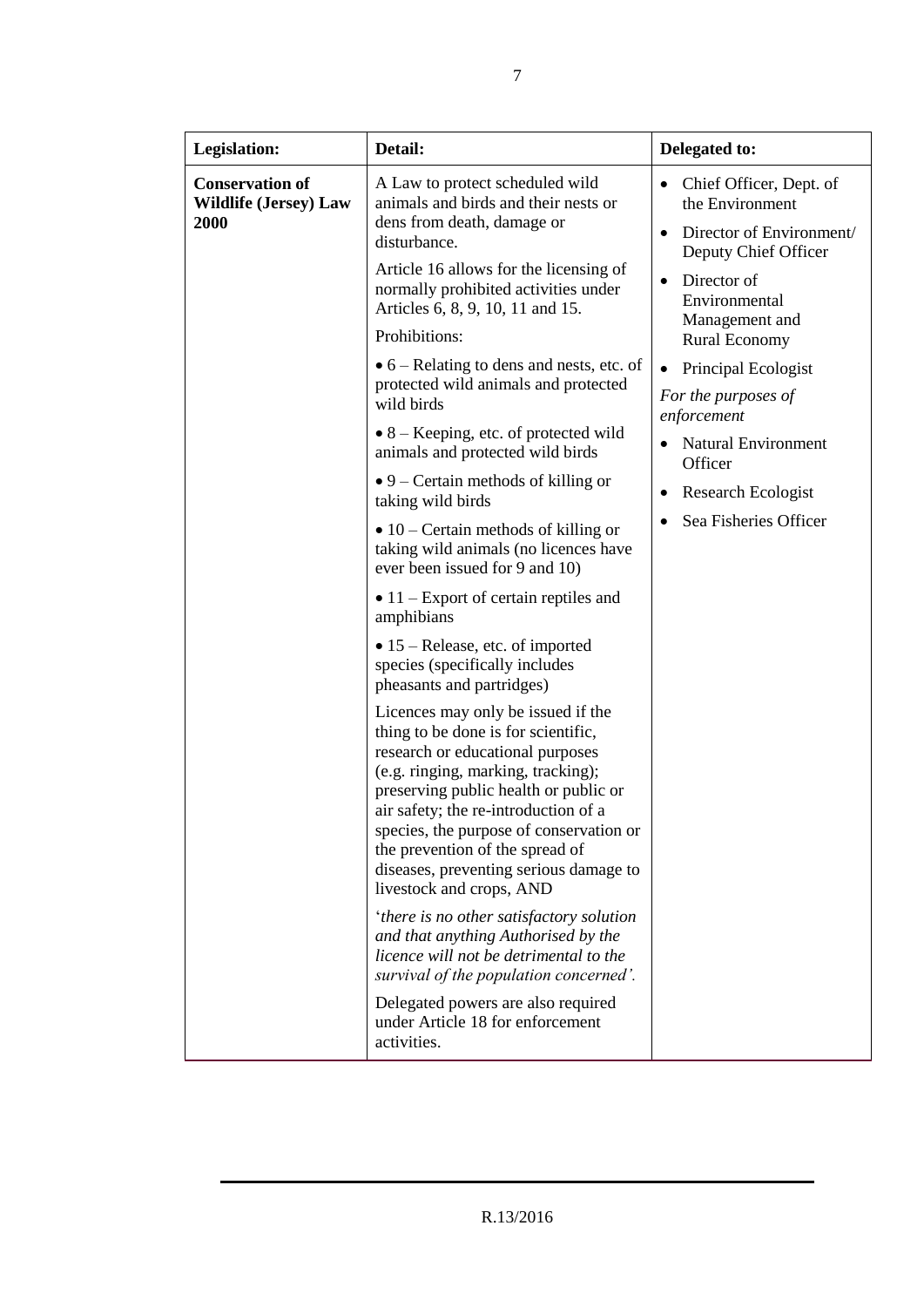| <b>Legislation:</b>                                                                                                                                                                                                                                                                                                                                                                                                                                                                                                                                                                  | Detail:                                                                                                                                                                                                                                                                                                                                        | Delegated to:                                                                                                                                                                                                                                                                                                                                                                                                                                                                                                                                                                                                                                                                                                        |
|--------------------------------------------------------------------------------------------------------------------------------------------------------------------------------------------------------------------------------------------------------------------------------------------------------------------------------------------------------------------------------------------------------------------------------------------------------------------------------------------------------------------------------------------------------------------------------------|------------------------------------------------------------------------------------------------------------------------------------------------------------------------------------------------------------------------------------------------------------------------------------------------------------------------------------------------|----------------------------------------------------------------------------------------------------------------------------------------------------------------------------------------------------------------------------------------------------------------------------------------------------------------------------------------------------------------------------------------------------------------------------------------------------------------------------------------------------------------------------------------------------------------------------------------------------------------------------------------------------------------------------------------------------------------------|
| <b>Dangerous Wild</b><br><b>Animals (Jersey) Law</b><br>1999                                                                                                                                                                                                                                                                                                                                                                                                                                                                                                                         | This Law provides a licensing<br>requirement to keep a scheduled<br>animal (Article 3).<br>Administration of this Law is<br>delegated to the States Veterinary<br>Officer, who will seek advice at<br>his/her discretion.                                                                                                                      | Chief Officer, Dept. of<br>the Environment<br>Director of Environment/<br>Deputy Chief Officer<br><b>States Veterinary Officer</b><br>$\bullet$<br>For the purposes of<br>enforcement/inspection<br><b>States Veterinary</b><br>Assistant<br>• Head of Agricultural and<br><b>Plant Health Inspection</b><br><b>Agricultural and Plant</b><br><b>Health Inspectors</b>                                                                                                                                                                                                                                                                                                                                               |
| <b>Diseases of Animals</b><br>(Jersey) Law 1956<br>Subordinate<br>Diseases of Animals<br>(Approved<br>Disinfectants)<br>(Jersey) Order 1958<br>Diseases of Animals<br>(Bees) (Jersey)<br>Order 2013<br>Diseases of Animals<br>(Importation of Live)<br>Fish) (Jersey) Order<br>1984<br>Diseases of Animals<br>(Importation of<br>Miscellaneous<br>Goods and Animals)<br>(Jersey) Order 2012<br>Diseases of Animals<br>$\bullet$<br>(Miscellaneous<br>Provisions) (Jersey)<br>Order 1958<br>Diseases of Animals<br>(Non-Rabies)<br>(Importation of<br>Mammals) (Jersey)<br>Order 2011 | The Appointed Veterinary Officer<br>(under Part 2, Article 2 of the Law)<br>has delegated powers under all Orders<br>and is empowered to perform all duties<br>relating to veterinary matters<br>(Articles 2 to 7).<br>Licences are issued under delegated<br>powers.<br>The Minister is advised of the<br>outbreak of any notifiable disease. | Chief Officer, Dept. of<br>the Environment<br>Director of Environment/<br>$\bullet$<br>Deputy Chief Officer<br>Director of<br>$\bullet$<br>Environmental<br>Management and<br><b>Rural Economy</b><br>For the purposes of<br>enforcement/inspection to<br>report information to SVO<br><b>States Veterinary</b><br>Assistant<br>• Head of Agricultural and<br><b>Plant Health Inspection</b><br><b>Agricultural and Plant</b><br>$\bullet$<br><b>Health Inspectors</b><br><b>Standby Officers</b><br>Director of<br>$\bullet$<br><b>Environmental Protection</b><br>Dairy and Livestock<br>Adviser<br>Horticultural Adviser<br>Principal Ecologist<br>Head of Plant Health<br><b>Laboratory Manager</b><br>$\bullet$ |
| Diseases of Animals<br>(Pigs, Goats and                                                                                                                                                                                                                                                                                                                                                                                                                                                                                                                                              |                                                                                                                                                                                                                                                                                                                                                |                                                                                                                                                                                                                                                                                                                                                                                                                                                                                                                                                                                                                                                                                                                      |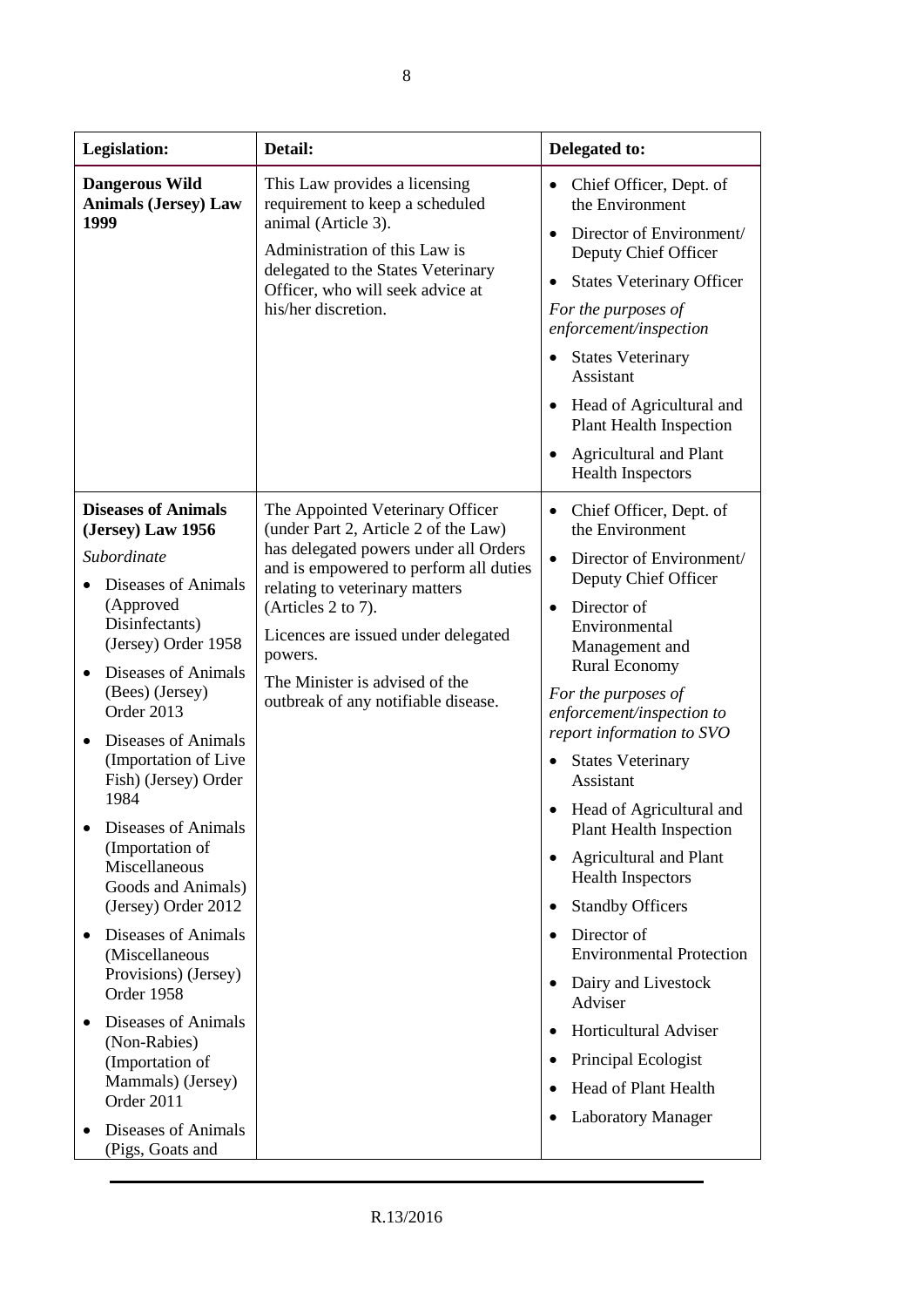| <b>Legislation:</b>                                                                                                 | Detail: | Delegated to: |
|---------------------------------------------------------------------------------------------------------------------|---------|---------------|
| Sheep Registration,<br>Identification and<br>Movement) (Jersey)<br>Order 2007                                       |         |               |
| Diseases of Animals<br>$\bullet$<br>(Rabies)<br>(Importation of<br>Mammals) (Jersey)<br>Order 2011                  |         |               |
| Diseases of Animals<br>$\bullet$<br>(Waste Foods)<br>(Jersey) Order 1958                                            |         |               |
| Importation of<br>٠<br><b>Equine Animals</b><br>(African Horse<br>Sickness)<br>(Prohibition)<br>(Jersey) Order 1961 |         |               |
| Importation of<br>$\bullet$<br><b>Equine Animals</b><br>(Jersey) Order 1958                                         |         |               |
| <b>Notifiable Disease</b><br><b>Orders</b>                                                                          |         |               |
| Anthrax (Jersey)<br>$\bullet$<br>Order 1958                                                                         |         |               |
| Aujeszky's Disease<br>٠<br>(Jersey) Order 1984                                                                      |         |               |
| <b>Cattle Plague</b><br>٠<br>(Jersey) Order 1958                                                                    |         |               |
| Contagious<br>Abortion (Jersey)<br>Order 1958                                                                       |         |               |
| Diseases of Animals<br>$\bullet$<br>(Avian Influenza)<br>(Jersey) Order 2005                                        |         |               |
| Diseases of Animals<br>$\bullet$<br>(Bluetongue)<br>(Jersey) Order 2006                                             |         |               |
| Diseases of Animals<br>$\bullet$<br>(Infectious Bovine<br>Rhinotracheitis)<br>(Jersey) Order 2012                   |         |               |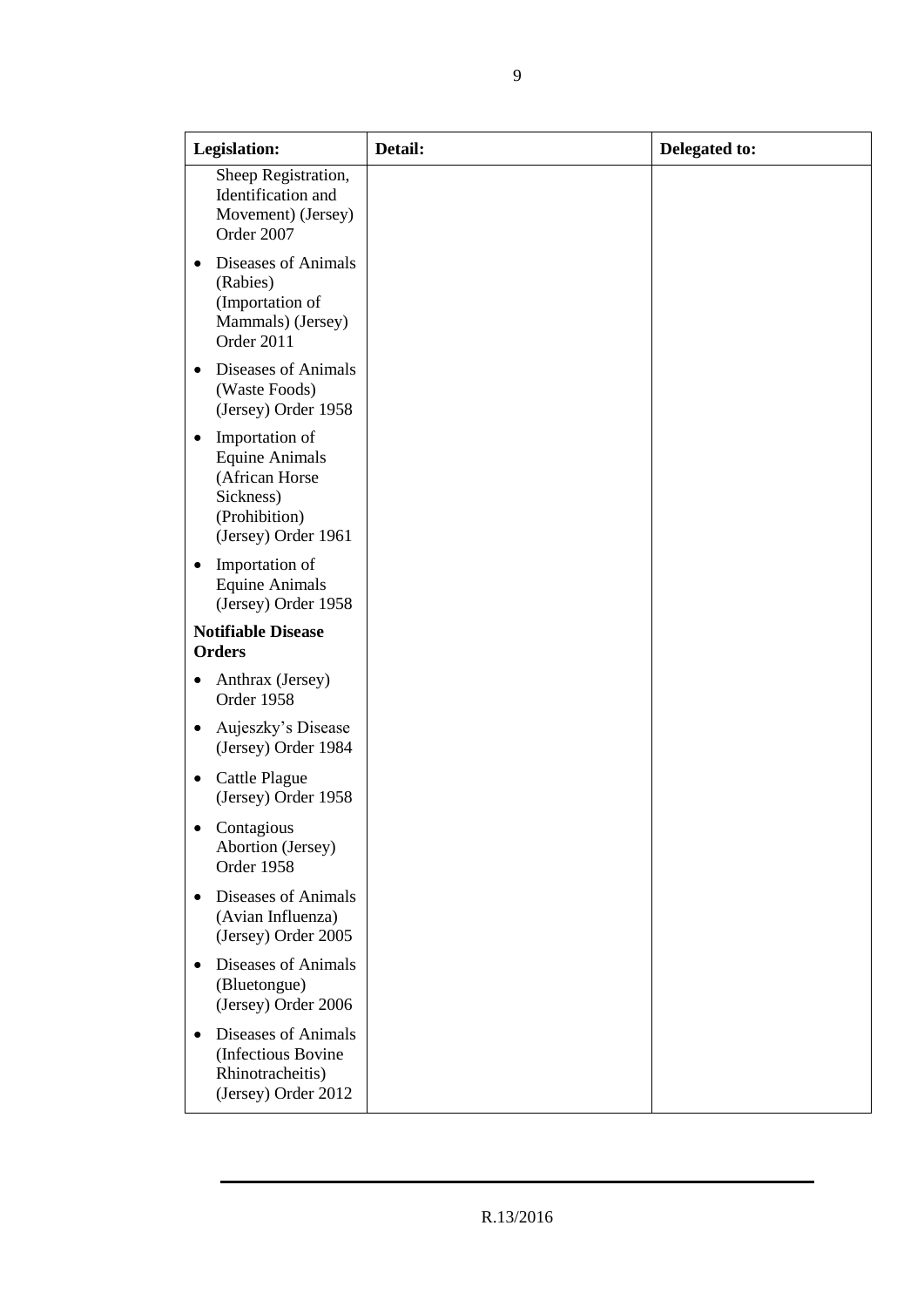| <b>Legislation:</b>                                                            | Detail: | Delegated to: |
|--------------------------------------------------------------------------------|---------|---------------|
| <b>Enzootic Bovine</b><br>$\bullet$<br>Leucosis Disease<br>(Jersey) Order 1984 |         |               |
| Epizootic<br>$\bullet$<br>Lymphangitis<br>(Jersey) Order 1958                  |         |               |
| Foot-and-Mouth<br>Disease (Jersey)<br>Order 1958                               |         |               |
| Fowl Pest (Jersey)<br>Order 1958                                               |         |               |
| Fowl Typhoid<br>$\bullet$<br>(Jersey) Order 1959                               |         |               |
| <b>Glanders or Farcy</b><br>$\bullet$<br>(Jersey) Order 1958                   |         |               |
| Parasitic Mange<br>$\bullet$<br>(Jersey) Order 1958                            |         |               |
| Pleuro-Pneumonia<br>(Jersey) Order 1958                                        |         |               |
| Psittacosis (Jersey)<br>$\bullet$<br>Order 1958                                |         |               |
| Rabies (Control)<br>(Jersey) Order 1976                                        |         |               |
| Sheep-Pox (Jersey)<br>٠<br>Order 1958                                          |         |               |
| Sheep Scab (Jersey)<br>Order 1958                                              |         |               |
| <b>Swine Fever</b><br>٠<br>(Jersey) Order 1958                                 |         |               |
| <b>Swine Vesicular</b><br>Disease (Jersey)<br>Order 1974                       |         |               |
| <b>Teschen Disease</b><br>(Jersey) Order 1975                                  |         |               |
| Tuberculosis<br>$\bullet$<br>(Jersey) Order 1958                               |         |               |
| Virus Hepatitis<br>(Jersey) Order 1958                                         |         |               |
| Warble Fly (Jersey)<br>Order 1984                                              |         |               |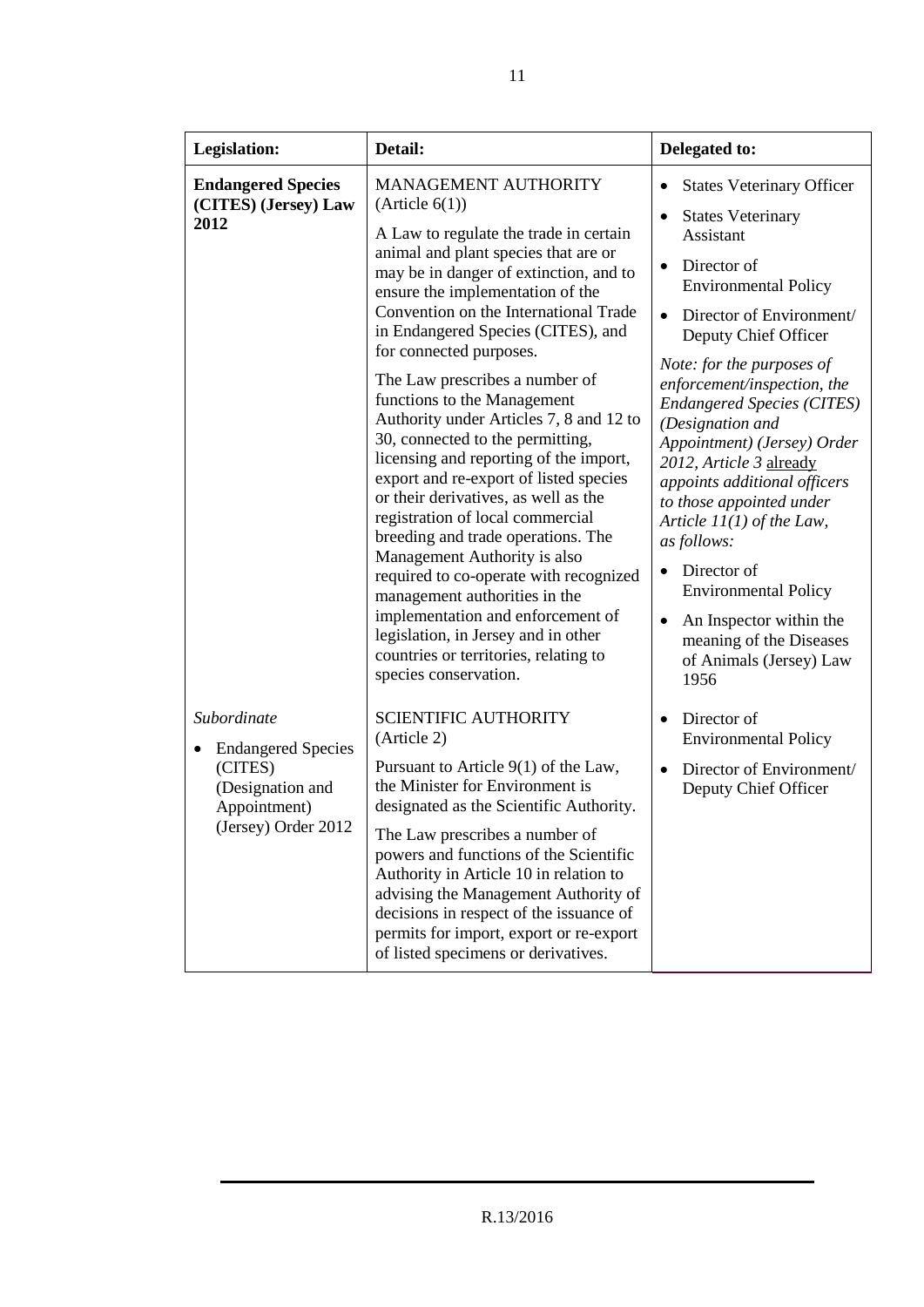| <b>Legislation:</b>                                                                                                                                                                                                                                  | Detail:                                                                                                                                                                                                                                                                                                                                                                                                                                                                         | Delegated to:                                                                                                                                                                                                                                                                                                                                                                                                                                                                 |
|------------------------------------------------------------------------------------------------------------------------------------------------------------------------------------------------------------------------------------------------------|---------------------------------------------------------------------------------------------------------------------------------------------------------------------------------------------------------------------------------------------------------------------------------------------------------------------------------------------------------------------------------------------------------------------------------------------------------------------------------|-------------------------------------------------------------------------------------------------------------------------------------------------------------------------------------------------------------------------------------------------------------------------------------------------------------------------------------------------------------------------------------------------------------------------------------------------------------------------------|
| <b>European</b><br><b>Communities</b><br>Legislation<br>(Implementation)<br>(Jersey) Law 1996<br>Subordinate<br>Community<br>Provisions<br>(Mortality in<br>Oysters) (Jersey)<br>Regulations 2010<br>Fish Health (Jersey)<br><b>Regulations 1999</b> | A Law to ensure the health of<br>aquaculture animals and aquaculture<br>products in order to prevent the spread<br>of disease.<br>Regulation, enforcement and<br>inspections are carried out by States<br>Veterinary Officer or his/her<br>assistants.                                                                                                                                                                                                                          | Chief Officer, Dept. of<br>the Environment<br>Director of Environment/<br>$\bullet$<br>Deputy Chief Officer<br><b>States Veterinary Officer</b><br>For the purposes of<br>enforcement/inspection<br><b>States Veterinary</b><br>$\bullet$<br>Assistant<br>Head of Agricultural and<br>$\bullet$<br><b>Plant Health Inspection</b><br><b>Agricultural and Plant</b><br>$\bullet$<br><b>Health Inspectors</b><br><b>Standby Officers</b><br>$\bullet$<br>Sea Fisheries Officers |
| European<br>$\bullet$<br>Communities<br>Legislation<br>(Implementation)<br>(Cattle<br>Identification)<br>(Jersey) Regulations<br>2002                                                                                                                | Legislation to ensure the correct form<br>and application of prescribed cattle<br>eartags (Regulation 2).<br>The registration of cattle and<br>$\bullet$<br>recording of movements<br>(Regulation 7)<br>Provide replacement passports<br>$\bullet$<br>(Regulation 10)<br>Powers of entry to inspect cattle,<br>$\bullet$<br>examine and remove records, check<br>unused eartags (Regulation 13).<br>Serve a notice restricting<br>movement from the holding<br>(Regulation 14). | Chief Officer, Dept. of<br>$\bullet$<br>the Environment<br>Director of Environment/<br>$\bullet$<br>Deputy Chief Officer<br><b>States Veterinary Officer</b><br>$\bullet$<br>For the purposes of<br>enforcement/inspection<br><b>States Veterinary</b><br>Assistant<br>Head of Agricultural and<br>$\bullet$<br><b>Plant Health Inspection</b><br><b>Agricultural and Plant</b><br><b>Health Inspectors</b>                                                                   |
| <b>EU</b> Legislation<br>(Transmissible)<br>Spongiform<br>Encephalopathies)<br>(Jersey) Regulations<br>2015                                                                                                                                          | These Regulations provide for the<br>enforcement of Regulation (EC)<br>No. 999/2001 of the European<br>Parliament and of the Council laying<br>down rules for the prevention, control<br>and eradication of certain<br>transmissible spongiform<br>encephalopathies ("the EU TSE<br>Regulation").<br>Inspections and enforcement are<br>carried out by States Veterinary<br>Officer or his/her assistants.                                                                      | Chief Officer, Dept. of<br>٠<br>the Environment<br>Director of Environment/<br>$\bullet$<br>Deputy Chief Officer<br><b>States Veterinary Officer</b><br>For the purposes of<br>enforcement/inspection<br><b>States Veterinary</b><br>$\bullet$<br>Assistant<br>Head of Agricultural and<br>$\bullet$<br><b>Plant Health Inspection</b><br>Agricultural and Plant<br>٠<br><b>Health Inspectors</b>                                                                             |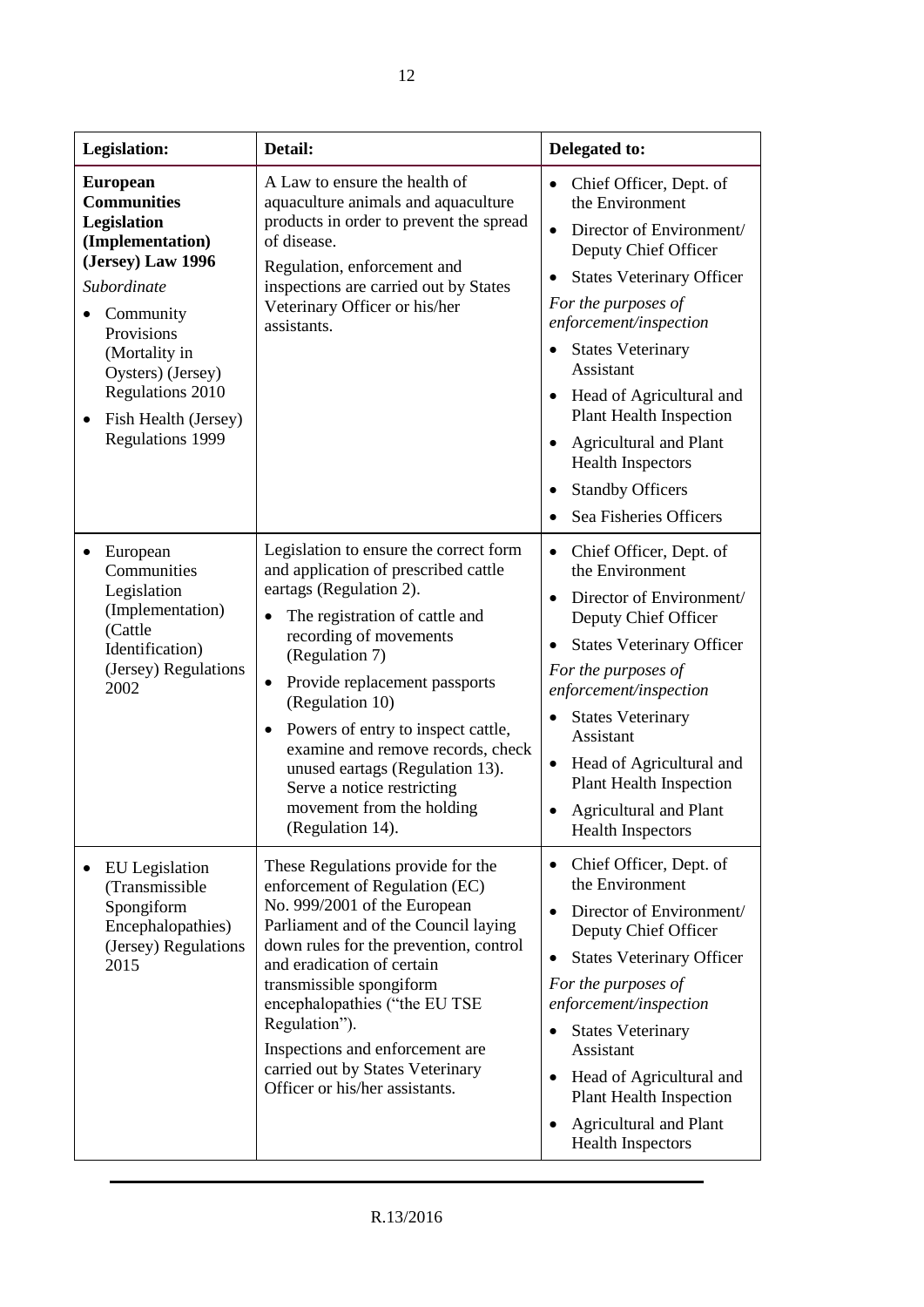| <b>Legislation:</b>                                 | Detail:                                                                                                                                                                                                                                    | Delegated to:                                                                       |
|-----------------------------------------------------|--------------------------------------------------------------------------------------------------------------------------------------------------------------------------------------------------------------------------------------------|-------------------------------------------------------------------------------------|
| European<br>Communities                             | Legislation to regulate the controls,<br>monitoring, surveillance and<br>restrictions on movements of certain<br>animals of susceptible species in<br>relation to bluetongue.                                                              | Chief Officer, Dept. of<br>the Environment                                          |
| Legislation<br>(Bluetongue)<br>(Jersey) Regulations |                                                                                                                                                                                                                                            | Director of Environment/<br>Deputy Chief Officer                                    |
| 2008                                                | Inspections and enforcement are<br>carried out by States Veterinary<br>Officer or his/her assistants.                                                                                                                                      | Director of<br>$\bullet$<br>Environmental<br>Management and<br><b>Rural Economy</b> |
|                                                     |                                                                                                                                                                                                                                            | <b>States Veterinary Officer</b>                                                    |
|                                                     |                                                                                                                                                                                                                                            | For the purposes of<br>enforcement/inspection                                       |
|                                                     |                                                                                                                                                                                                                                            | <b>States Veterinary</b><br>Assistant                                               |
|                                                     |                                                                                                                                                                                                                                            | <b>Standby Officers</b>                                                             |
|                                                     |                                                                                                                                                                                                                                            | Head of Agricultural and<br><b>Plant Health Inspection</b>                          |
|                                                     |                                                                                                                                                                                                                                            | <b>Agricultural and Plant</b><br><b>Health Inspectors</b>                           |
|                                                     |                                                                                                                                                                                                                                            | Dairy and Livestock<br>Adviser                                                      |
| Community<br>٠<br>Provisions (Bovine                | Legislation that regulates the trade in<br>bovine embryos with Member States                                                                                                                                                               | Chief Officer, Dept. of<br>$\bullet$<br>the Environment                             |
| Embryos) (Jersey)<br>Regulations 2010               | and controls the importation of bovine<br>embryos from third countries.<br>Approves embryo collection teams,<br>including laboratories, embryo<br>production teams and storage facilities<br>for trade.<br>Inspections and enforcement are | Director of Environment/<br>$\bullet$<br>Deputy Chief Officer                       |
|                                                     |                                                                                                                                                                                                                                            | Director of<br>Environmental<br>Management and<br><b>Rural Economy</b>              |
|                                                     | carried out by States Veterinary                                                                                                                                                                                                           | <b>States Veterinary Officer</b>                                                    |
|                                                     | Officer or his/her assistants.                                                                                                                                                                                                             | For the purposes of<br>enforcement/inspection                                       |
|                                                     |                                                                                                                                                                                                                                            | <b>States Veterinary</b><br>$\bullet$<br>Assistant                                  |
|                                                     |                                                                                                                                                                                                                                            | Head of Agricultural and<br><b>Plant Health Inspection</b>                          |
|                                                     |                                                                                                                                                                                                                                            | <b>Agricultural and Plant</b><br><b>Health Inspectors</b>                           |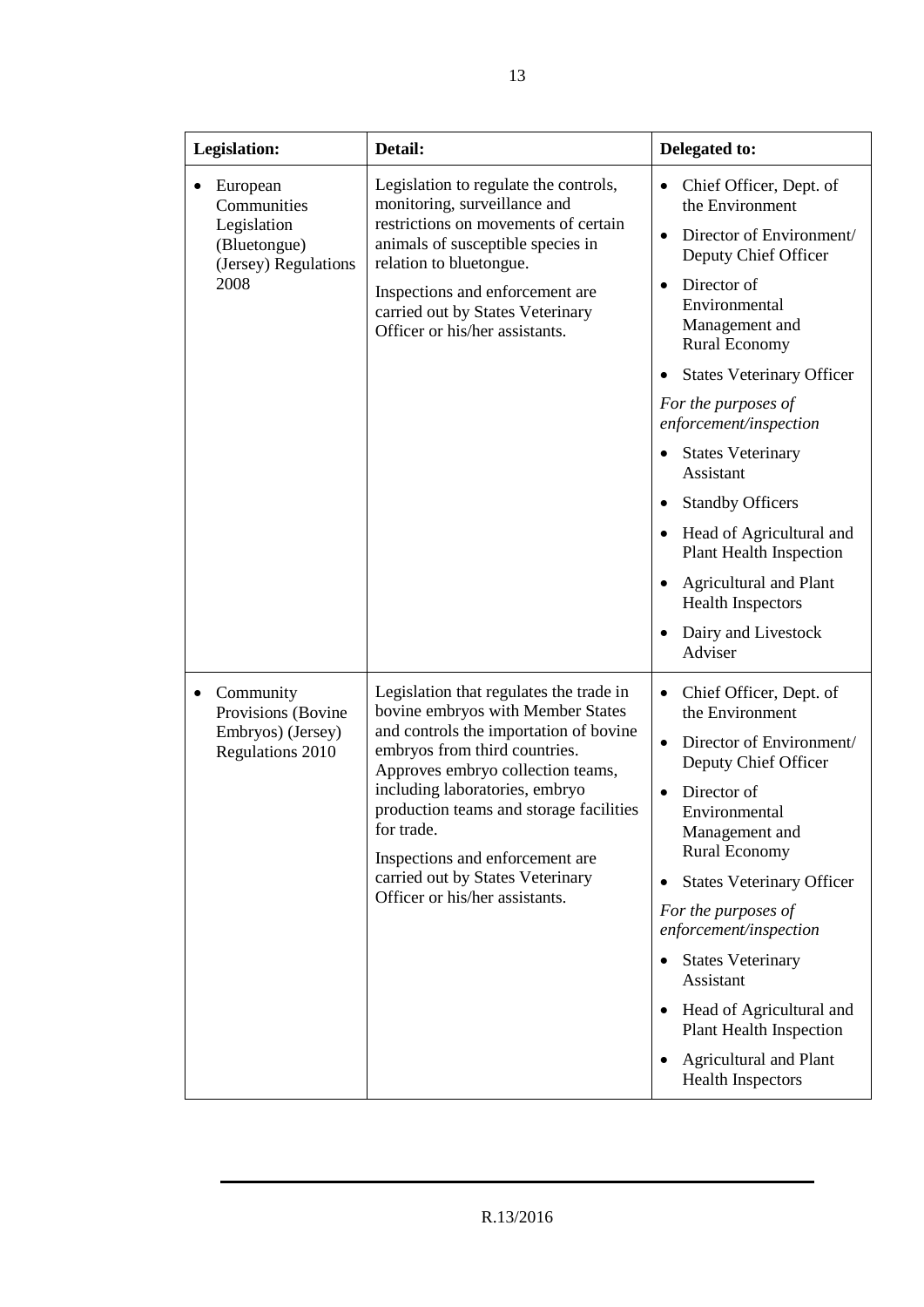| Legislation: |                                                                                                  | Detail:                                                                                                                                                                                                                                                                                                                                                                                              | Delegated to:                                                                                                                                                                                                                                                                                                                                                                                                                                         |
|--------------|--------------------------------------------------------------------------------------------------|------------------------------------------------------------------------------------------------------------------------------------------------------------------------------------------------------------------------------------------------------------------------------------------------------------------------------------------------------------------------------------------------------|-------------------------------------------------------------------------------------------------------------------------------------------------------------------------------------------------------------------------------------------------------------------------------------------------------------------------------------------------------------------------------------------------------------------------------------------------------|
|              | Pet Travel Scheme<br>(Jersey) Regulations<br>2011                                                | Legislation that regulates the<br>movement of pet animals arriving<br>from outside the British Islands<br>entering Jersey from a member State<br>or a third country.<br>Inspections and enforcement are<br>carried out by States Veterinary<br>Officer or his/her assistants.                                                                                                                        | Director of Environment/<br>Deputy Chief Officer<br>Director of<br>$\bullet$<br>Environmental<br>Management and<br><b>Rural Economy</b><br><b>States Veterinary Officer</b><br>$\bullet$<br>For the purposes of<br>enforcement/inspection<br><b>States Veterinary</b><br>Assistant<br>Head of Agricultural and<br><b>Plant Health Inspection</b><br><b>Agricultural and Plant</b><br>$\bullet$<br><b>Health Inspectors</b><br><b>Standby Officers</b> |
|              | Community<br>Provisions (Animal<br>Feeding) (Jersey)<br>Regulations 2005                         | Regulations to ensure the prevention,<br>control and eradication of certain<br>transmissible spongiform<br>encephalopathies.<br>Inspections and enforcement are<br>carried out by States Veterinary<br>Officer or his/her assistants.                                                                                                                                                                | <b>Assistant Minister</b><br>Chief Officer, Dept. of<br>$\bullet$<br>the Environment<br>Director of Environment/<br>$\bullet$<br>Deputy Chief Officer<br><b>States Veterinary Officer</b><br>For the purposes of<br>enforcement/inspection<br><b>States Veterinary</b><br>Assistant<br>Head of Agricultural<br>Inspection<br><b>Agricultural Inspectors</b>                                                                                           |
|              | Community<br>Provisions (Welfare<br>of Animals during<br>Transport) (Jersey)<br>Regulations 2013 | Regulations that ensure the application<br>and implementation of two European<br>Council Regulations that deal with the<br>welfare of animals when they are<br>being transported.<br>Those Regulations are $-$<br>Council Regulation (EC) No. 1/2005<br>and Council Regulation (EC)<br>No. 1255/97 which harmonise<br>applicable animal welfare controls as<br>well as preventing the occurrence and | Chief Officer, Dept. of<br>the Environment<br>Director of Environment/<br>$\bullet$<br>Deputy Chief Officer<br>Director of<br>$\bullet$<br>Environmental<br>Management and<br><b>Rural Economy</b><br><b>States Veterinary Officer</b>                                                                                                                                                                                                                |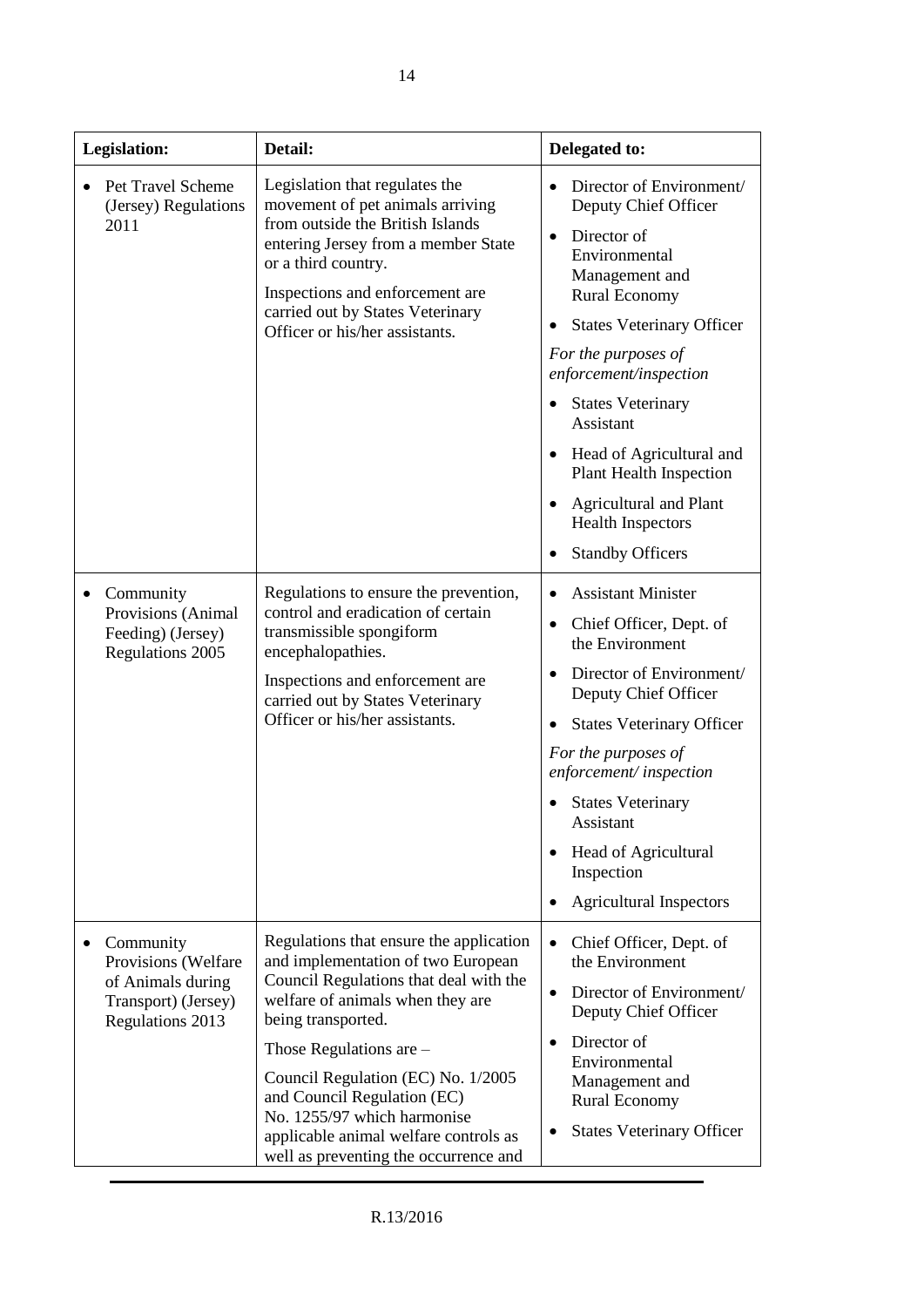| <b>Legislation:</b>                                                                 | Detail:                                                                                                                                                                                                 | Delegated to:                                                                                                            |
|-------------------------------------------------------------------------------------|---------------------------------------------------------------------------------------------------------------------------------------------------------------------------------------------------------|--------------------------------------------------------------------------------------------------------------------------|
|                                                                                     | spread of infectious animal diseases.<br>These Regulations put in place more                                                                                                                            | For the purposes of<br>enforcement/inspection                                                                            |
|                                                                                     | stringent requirements than previously,<br>so as to prevent pain and suffering in<br>order to safeguard the welfare and                                                                                 | <b>States Veterinary</b><br>Assistant                                                                                    |
|                                                                                     | health of animals during and after<br>transport.                                                                                                                                                        | Head of Agricultural and<br>$\bullet$<br><b>Plant Health Inspection</b>                                                  |
|                                                                                     |                                                                                                                                                                                                         | <b>Agricultural and Plant</b><br><b>Health Inspectors</b>                                                                |
|                                                                                     |                                                                                                                                                                                                         | <b>Standby Officers</b>                                                                                                  |
| <b>Fertilisers and</b><br><b>Feeding Stuffs</b>                                     | A Law to make provision with respect<br>to the sale of fertilizers and feeding                                                                                                                          | Chief Officer, Dept. of<br>$\bullet$<br>the Environment                                                                  |
| (Jersey) Law 1950<br>Subordinate                                                    | stuffs in the Island, and their contents,<br>which must not have animal extracts<br>within them.                                                                                                        | Director of Environment/<br>$\bullet$<br>Deputy Chief Officer                                                            |
| Fertilizers and<br>Feeding Stuffs<br>(Jersey) Order 1972                            |                                                                                                                                                                                                         | Director of<br>$\bullet$<br>Environmental<br>Management and<br><b>Rural Economy</b>                                      |
|                                                                                     |                                                                                                                                                                                                         | <b>States Veterinary Officer</b>                                                                                         |
|                                                                                     |                                                                                                                                                                                                         | For the purposes of<br>enforcement/inspection                                                                            |
|                                                                                     |                                                                                                                                                                                                         | <b>States Veterinary</b><br>Assistant                                                                                    |
|                                                                                     |                                                                                                                                                                                                         | Head of Agricultural and<br><b>Plant Health Inspection</b>                                                               |
|                                                                                     |                                                                                                                                                                                                         | <b>Agricultural and Plant</b><br><b>Health Inspectors</b>                                                                |
| Food and<br><b>Environment</b><br><b>Protection Act 1985</b><br>(Jersey) Order 1987 | An Order to authorize the issue of<br>licences for the deposit of substances<br>at sea (Article 5 of 1987 Order),<br>e.g. dredge spoil from maintenance<br>dredging of the harbours, burials at<br>sea. | Chief Officer, Dept. of<br>$\bullet$<br>the Environment<br>Director of Environment/<br>$\bullet$<br>Deputy Chief Officer |
|                                                                                     | Detailed protocols establish the<br>procedures and fees for each class of<br>deposit, together with lists of<br>compulsory consultees.                                                                  |                                                                                                                          |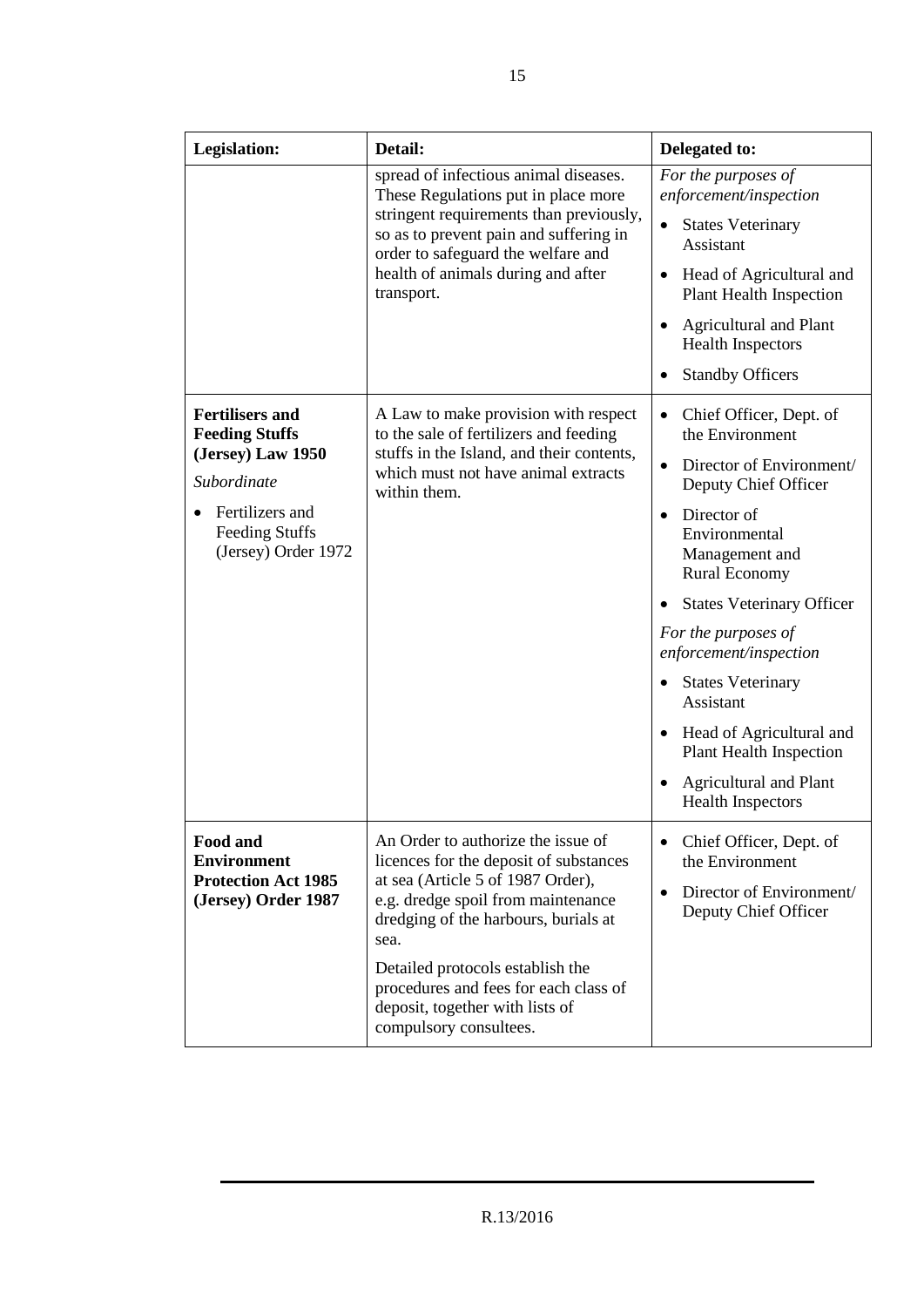| Legislation:                                                     | Detail:                                                                                                                                                                                                                                                                                                                                                                                                                                                                                                                                                                                                      | Delegated to:                                                                                                                                                                                                                                                                          |
|------------------------------------------------------------------|--------------------------------------------------------------------------------------------------------------------------------------------------------------------------------------------------------------------------------------------------------------------------------------------------------------------------------------------------------------------------------------------------------------------------------------------------------------------------------------------------------------------------------------------------------------------------------------------------------------|----------------------------------------------------------------------------------------------------------------------------------------------------------------------------------------------------------------------------------------------------------------------------------------|
| <b>Pesticides (Jersey)</b><br><b>Law 1991</b>                    | A Law to regulate the use of<br>pesticides.                                                                                                                                                                                                                                                                                                                                                                                                                                                                                                                                                                  | Director of Environment/<br>Deputy Chief Officer                                                                                                                                                                                                                                       |
| Subordinate<br>Pesticides<br>(Maximum Residue<br>Levels in Food) | Delegated powers under Article 4,<br>which outlines the enforcement<br>provisions.                                                                                                                                                                                                                                                                                                                                                                                                                                                                                                                           | Director of<br>$\bullet$<br>Environmental<br>Management and<br><b>Rural Economy</b>                                                                                                                                                                                                    |
| (Jersey) Order 1991<br>Pesticides (General<br>٠                  |                                                                                                                                                                                                                                                                                                                                                                                                                                                                                                                                                                                                              | Director of<br>$\bullet$<br><b>Environmental Protection</b>                                                                                                                                                                                                                            |
| Provisions) (Jersey)<br>Order 1991                               |                                                                                                                                                                                                                                                                                                                                                                                                                                                                                                                                                                                                              | For the purposes of<br>enforcement                                                                                                                                                                                                                                                     |
|                                                                  |                                                                                                                                                                                                                                                                                                                                                                                                                                                                                                                                                                                                              | Head of Agricultural and<br><b>Plant Health Inspection</b>                                                                                                                                                                                                                             |
|                                                                  |                                                                                                                                                                                                                                                                                                                                                                                                                                                                                                                                                                                                              | <b>Agricultural and Plant</b><br>$\bullet$<br><b>Health Inspectors</b>                                                                                                                                                                                                                 |
|                                                                  |                                                                                                                                                                                                                                                                                                                                                                                                                                                                                                                                                                                                              | <b>Head of Water Resource</b><br>$\bullet$<br>Management and<br>Regulation                                                                                                                                                                                                             |
|                                                                  |                                                                                                                                                                                                                                                                                                                                                                                                                                                                                                                                                                                                              | <b>Water Resource</b><br>Management and<br><b>Regulation Officers</b>                                                                                                                                                                                                                  |
|                                                                  |                                                                                                                                                                                                                                                                                                                                                                                                                                                                                                                                                                                                              | Waste and Water<br>Management and<br><b>Regulation Officer</b>                                                                                                                                                                                                                         |
| <b>Planning and Building</b><br>(Jersey) Law 2002                | Permission to carry out activities<br>on S.S.I. land, where it is<br>designated for its ecological/<br>geological interest only<br>(Article 55), e.g. permission for the<br>T.A. to carry out exercises, utilities<br>maintenance, etc.<br>Permission to allow use of public<br>$\bullet$<br>land by Clubs and Associations,<br>e.g. by the Jersey Rifle Club, who<br>close Les Landes S.S.I. 6 times<br>annually for firing purposes.<br>Provisional listing (for 3 months)<br>only) of ecological/geological<br>S.S.I.s under Article 53 in the case<br>of extreme threat to an area of<br>S.S.I. quality. | Chief Officer, Dept. of<br>$\bullet$<br>the Environment<br>Director of Environment/<br>Deputy Chief Officer<br>Director of<br>$\bullet$<br>Environmental<br>Management and<br><b>Rural Economy</b><br>Principal Ecologist<br>$\bullet$<br>Senior Natural<br><b>Environment Officer</b> |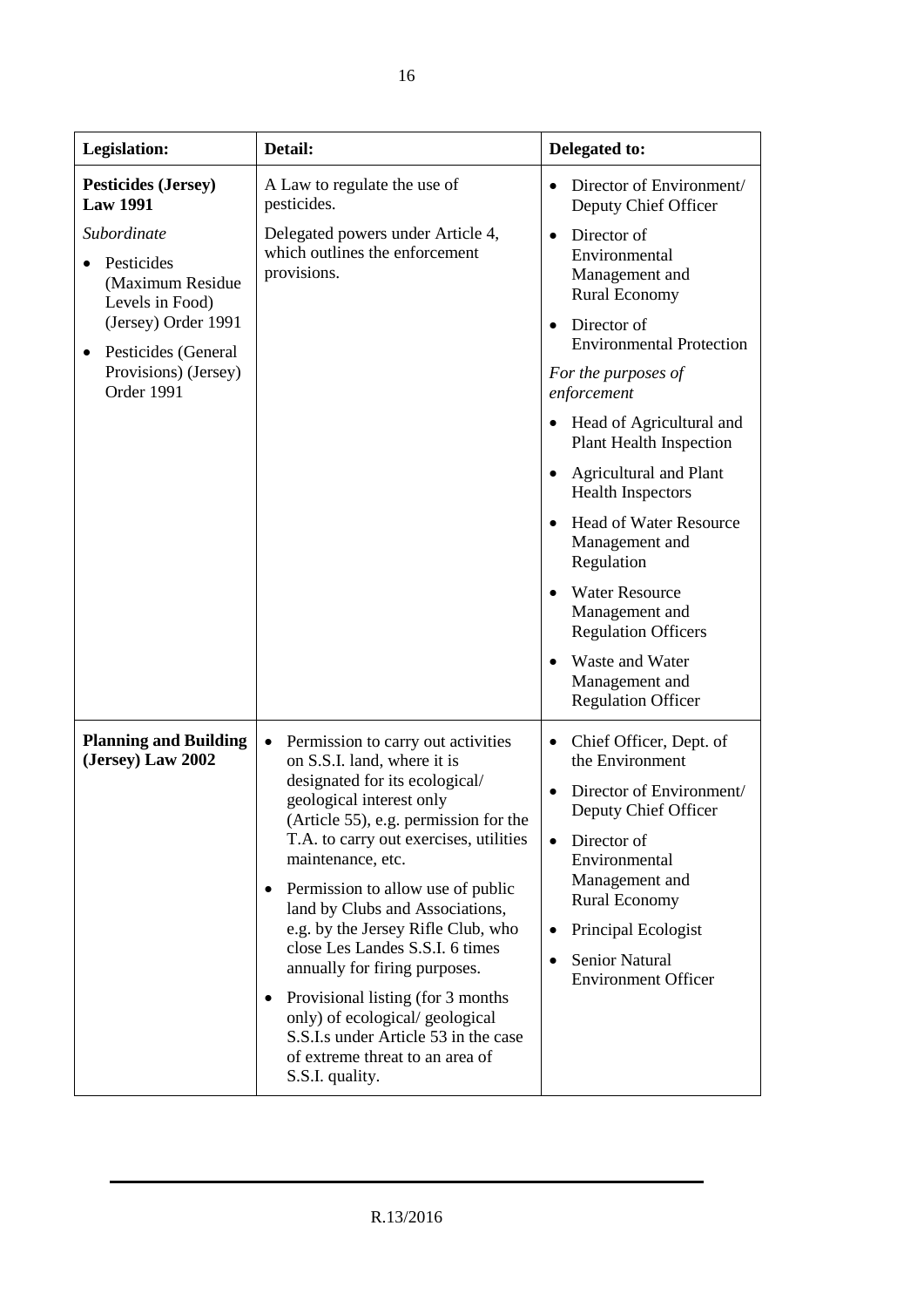| Legislation:                                                                                                                                                                                                                              | Detail:                                                                                                                                                                                                                                                                                                                                                                                                                                                    | Delegated to:                                                                                                                                                                                                                                                                                                                                                                                                                                                                                                                                                                                                                                                                   |
|-------------------------------------------------------------------------------------------------------------------------------------------------------------------------------------------------------------------------------------------|------------------------------------------------------------------------------------------------------------------------------------------------------------------------------------------------------------------------------------------------------------------------------------------------------------------------------------------------------------------------------------------------------------------------------------------------------------|---------------------------------------------------------------------------------------------------------------------------------------------------------------------------------------------------------------------------------------------------------------------------------------------------------------------------------------------------------------------------------------------------------------------------------------------------------------------------------------------------------------------------------------------------------------------------------------------------------------------------------------------------------------------------------|
| <b>Plant Health (Jersey)</b><br><b>Law 2003</b><br>Subordinate<br><b>Blight Disease</b><br>(Jersey) Order 1982<br>Plant Health<br>$\bullet$<br>(Jersey) Order 2005<br>Stem and Bulb<br>$\bullet$<br>Eelworm (Jersey)<br><b>Order 1971</b> | Issuance of plant passports –<br>Article 18 of the Plant Health<br>Order.<br>Registration of growers,<br>propagators or traders (Article 19<br>of the Plant Health Order) and<br>keeping of the register (Article 20<br>of the Plant Health Order).<br>Delegated powers are requested for<br>inspection and enforcement<br>functions under Articles 24–31 of<br>the Plant Health Order.<br>Issuance of licences – Article 34 of<br>the Plant Health Order. | Chief Officer, Dept. of<br>the Environment<br>Director of Environment/<br>$\bullet$<br>Deputy Chief Officer<br>Director of<br>$\bullet$<br>Environmental<br>Management and<br><b>Rural Economy</b><br>Director of<br><b>Environmental Protection</b><br><b>Plant Pathologist</b><br>٠<br>Entomologist<br>For the purposes of<br>enforcement/inspection<br>Head of Agricultural and<br><b>Plant Health Inspection</b><br><b>Agricultural and Plant</b><br><b>Health Inspectors</b>                                                                                                                                                                                               |
| <b>Protection of</b><br><b>Agricultural Land</b><br>(Jersey) Law 1964                                                                                                                                                                     | A Law to protect the 'spoilation' of<br>agricultural land from contamination,<br>neglect the removal of surface soil or<br>any misuse.<br>Under Article $4(2)$ , consents and<br>permissions can be issued for<br>prohibited activities to be carried<br>out on agricultural land.<br>For the purposes of inspection and<br>enforcement, delegated powers of<br>entry (Article 3) and the powers to<br>obtain information (Article 5).                     | Chief Officer, Dept. of<br>$\bullet$<br>the Environment<br>Director of Environment/<br>$\bullet$<br>Deputy Chief Officer<br>Director of<br>$\bullet$<br>Environmental<br>Management and<br><b>Rural Economy</b><br>Horticultural Adviser<br><b>Statutory Services Officer</b><br>Principal Ecologist<br>Land and Horticultural<br>Development Manager<br>Land Controls and<br>$\bullet$<br>Planning Officer.<br>For the purposes of<br>enforcement/inspection/<br>obtain information<br>Head of Agricultural and<br><b>Plant Health Inspection</b><br><b>Agricultural and Plant</b><br>$\bullet$<br><b>Health Inspectors</b><br>Projects and Compliance<br>$\bullet$<br>Officer |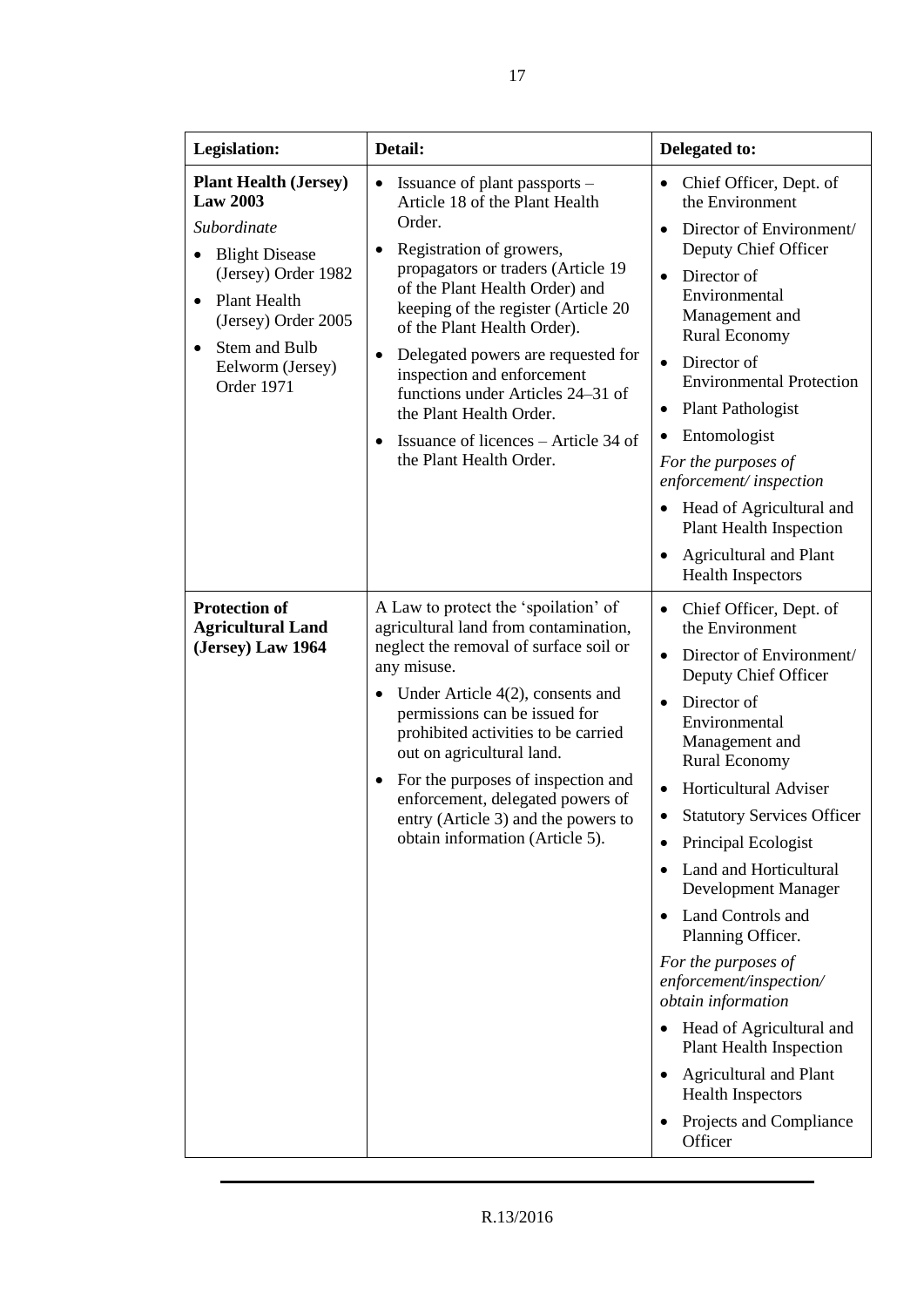| <b>Legislation:</b>                                                                               | Detail:                                                                                                                                                                                                                                                                                                                                                                                                                                          | Delegated to:                                                                                                                                                                                                                              |
|---------------------------------------------------------------------------------------------------|--------------------------------------------------------------------------------------------------------------------------------------------------------------------------------------------------------------------------------------------------------------------------------------------------------------------------------------------------------------------------------------------------------------------------------------------------|--------------------------------------------------------------------------------------------------------------------------------------------------------------------------------------------------------------------------------------------|
| <b>Sea Fisheries (Jersey)</b><br><b>Law 1994</b>                                                  | To approve applications for<br>exemptions for scientific purposes<br>or the transplanting of fish<br>(Articles 5 and 6).<br>To approve conditions to be<br>included in licences (Article 12).<br>To decide what information is<br>required to be provided by licence/<br>permit holders (Article 2).<br>Where a licence is suspended or<br>$\bullet$<br>revoked, to decide whether to<br>authorise repayment of the licence<br>fee (Article 13). | <b>Chief Executive Officer</b><br>Director of Environment/<br>Deputy Chief Officer<br>Director of<br>$\bullet$<br>Environmental<br>Management and Rural<br>Economy                                                                         |
| Subordinate<br>Sea Fisheries<br>(Miscellaneous<br>Provisions) (Jersey)<br><b>Regulations 1998</b> | To decide on applications for<br>exemption from restrictions on<br>ormers where the applicant wishes<br>to conduct scientific work or<br>transplanting (Regulation 4).                                                                                                                                                                                                                                                                           | <b>Chief Executive Officer</b><br>Director of Environment/<br>$\bullet$<br>Deputy Chief Officer<br>Director of<br>$\bullet$<br>Environmental<br>Management and Rural<br>Economy<br><b>Assistant Director of</b><br><b>Marine Resources</b> |
|                                                                                                   | To decide on applications for<br>$\bullet$<br>exemption from need for pot tags<br>$\bullet$<br>where the applicant wishes to<br>conduct scientific work<br>(Regulation 8).<br>Director of<br>Economy                                                                                                                                                                                                                                             | <b>Chief Executive Officer</b><br>Director of Environment/<br>Deputy Chief Officer<br>Environmental<br>Management and Rural<br><b>Assistant Director of</b><br><b>Marine Resources</b>                                                     |
|                                                                                                   | To issue and revoke permits to<br>masters, owners and charterers of<br>fishing boats exempting them from<br>the need for pot tags and to set<br>conditions and time limits for such<br>permits (Regulation 8).                                                                                                                                                                                                                                   | Director of<br>$\bullet$<br>Environmental<br>Management and Rural<br>Economy<br><b>Assistant Director of</b><br>$\bullet$<br><b>Marine Resources</b><br>Senior Marine and<br>$\bullet$<br><b>Fisheries Officer</b>                         |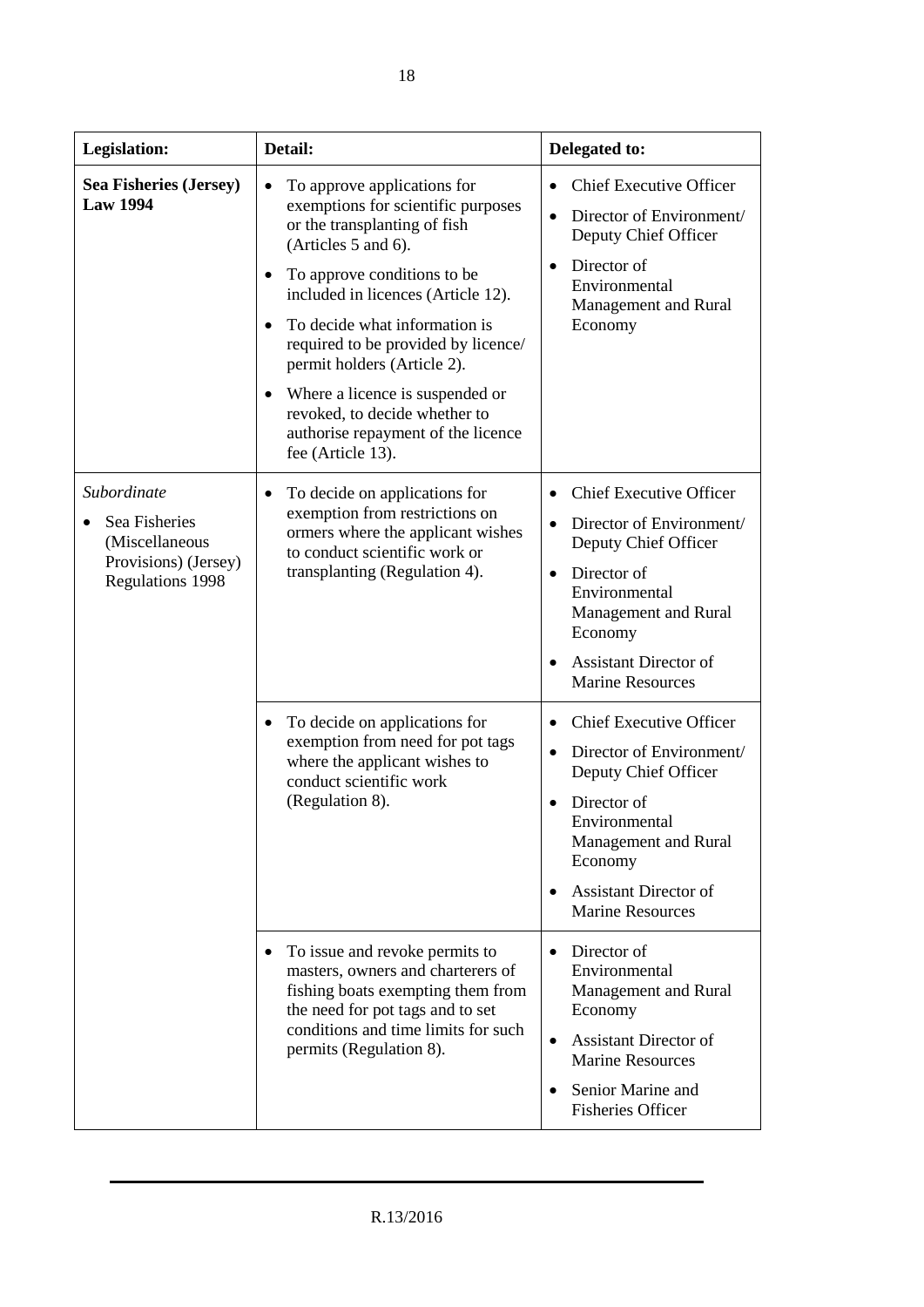| <b>Legislation:</b>                                                                                  | Detail:                                                                                                                                                                     | Delegated to:                                                                                                                                                                                                                                                     |
|------------------------------------------------------------------------------------------------------|-----------------------------------------------------------------------------------------------------------------------------------------------------------------------------|-------------------------------------------------------------------------------------------------------------------------------------------------------------------------------------------------------------------------------------------------------------------|
|                                                                                                      | To approve type of pot tag and lost<br>pot tag (Regulation 8).                                                                                                              | <b>Assistant Director of</b><br><b>Marine Resources</b><br>Senior Marine and<br><b>Fisheries Officer</b>                                                                                                                                                          |
|                                                                                                      | To set directions for the issue of<br>pot tags and lost pot tags and to<br>determine the year or years for<br>which pot tags and lost pot tags are<br>valid (Regulation 8). | <b>Chief Executive Officer</b><br>Director of Environment/<br>Deputy Chief Officer<br>Director of<br>$\bullet$<br>Environmental<br>Management and Rural<br>Economy                                                                                                |
|                                                                                                      | To issue pot tags (Regulation 8).                                                                                                                                           | Director of<br>$\bullet$<br>Environmental<br>Management and<br><b>Rural Economy</b><br><b>Assistant Director of</b><br><b>Marine Resources</b><br>Senior Marine and<br>$\bullet$<br><b>Fisheries Officer</b>                                                      |
|                                                                                                      | To issue lost pot tags<br>(Regulation 8).                                                                                                                                   | <b>Assistant Director of</b><br><b>Marine Resources</b><br><b>Fisheries Officer</b>                                                                                                                                                                               |
| Sea Fisheries<br>$\bullet$<br>(Licensing of<br><b>Fishing Boats)</b><br>(Jersey) Regulations<br>2003 | To authorise the issue of licences<br>and permits (Part 2).                                                                                                                 | <b>Chief Executive Officer</b><br>Director of Environment/<br>Deputy Chief Officer<br>Director of<br>Environmental<br>Management and<br>Rural Economy<br><b>Assistant Director of</b><br><b>Marine Resources</b><br>Senior Marine and<br><b>Fisheries Officer</b> |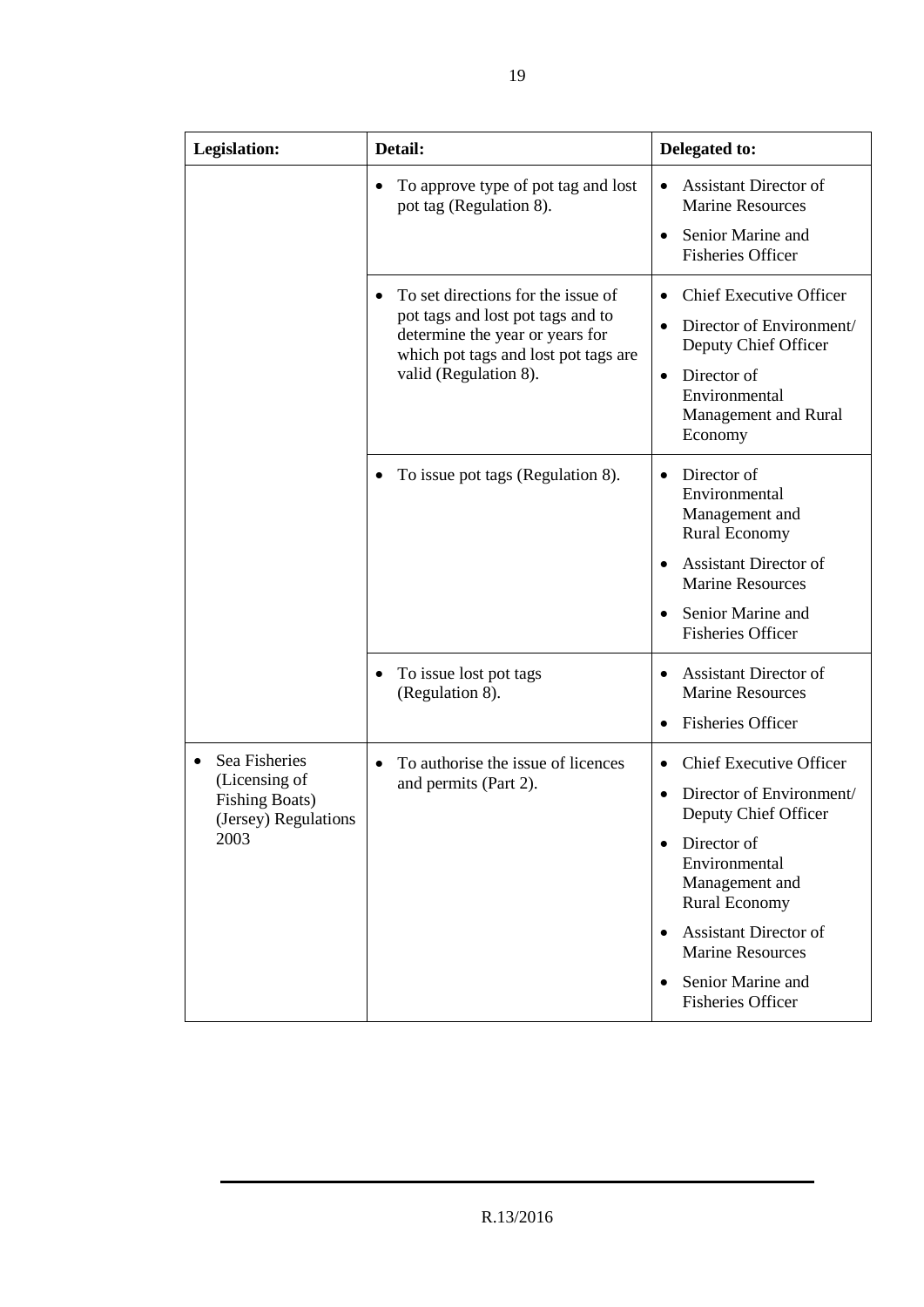| Legislation:                                                          | Detail:                                                                                                                                                | Delegated to:                                                                                                                                                                                                                                                  |
|-----------------------------------------------------------------------|--------------------------------------------------------------------------------------------------------------------------------------------------------|----------------------------------------------------------------------------------------------------------------------------------------------------------------------------------------------------------------------------------------------------------------|
| Sea Fisheries<br>(Underwater<br>Fishing) (Jersey)<br>Regulations 2003 | To authorise certain scientific or<br>$\bullet$<br>transplanting activities<br>(Regulation 2).                                                         | <b>Chief Executive Officer</b><br>Director of Environment/<br>$\bullet$<br>Deputy Chief Officer<br>Director of<br>$\bullet$<br>Environmental<br>Management and<br><b>Rural Economy</b><br><b>Assistant Director of</b><br><b>Marine Resources</b>              |
|                                                                       | To authorise the issuing of permits,<br>setting of conditions, fishing<br>periods, and the provision of<br>statistics (Regulation 3).                  | <b>Chief Executive Officer</b><br>Director of Environment/<br>$\bullet$<br>Deputy Chief Officer<br>Director of<br>$\bullet$<br>Environmental<br>Management and<br><b>Rural Economy</b><br><b>Assistant Director of</b><br>$\bullet$<br><b>Marine Resources</b> |
| Sea Fisheries<br>(Fisheries) (Jersey)<br><b>Regulations 2010</b>      | To authorise the renewal of<br>$\bullet$<br>licences to farm fish or shellfish<br>that are unchanged from the<br>original licence.                     | <b>Chief Executive Officer</b><br>$\bullet$<br>Director of Environment/<br>$\bullet$<br>Deputy Chief Officer<br>Director of<br>$\bullet$<br>Environmental<br>Management and<br><b>Rural Economy</b>                                                            |
| <b>Slaughter of Animals</b><br>(Jersey) Law 1962                      | The SVO issues slaughterers' licences<br>under delegated powers (Article 4).<br>The slaughterhouse is supervised by the<br>Superintendent (Article 2). | Chief Officer, Dept. of<br>$\bullet$<br>the Environment<br>Director of Environment/<br>$\bullet$<br>Deputy Chief Officer<br><b>States Veterinary Officer</b>                                                                                                   |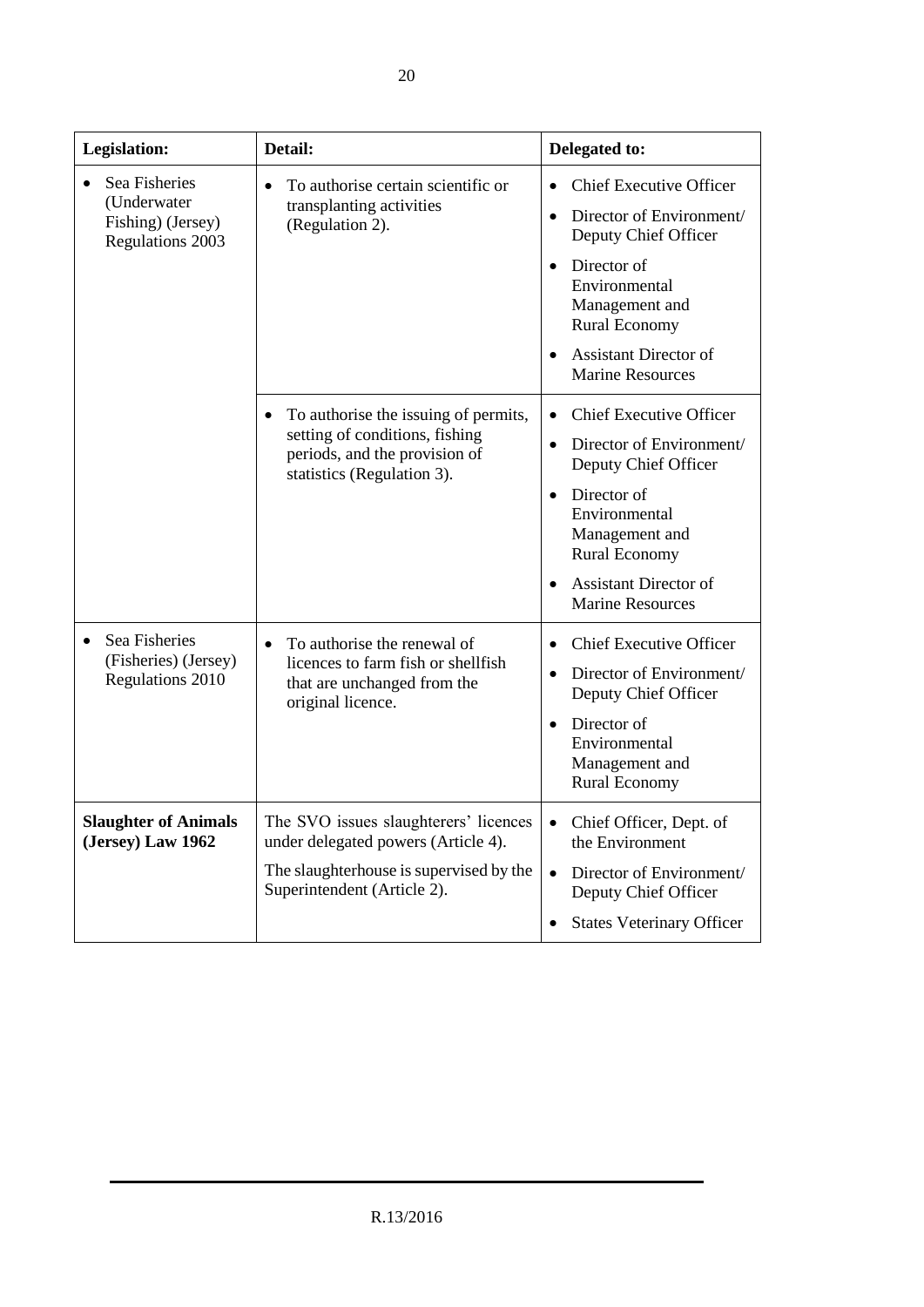| <b>Legislation:</b>                          | Detail:                                                                                                                                                                                                                                                                                                                                                                                                                                                                                                                                                                                                                                                                                                                                                                                                                                                                                                                                                                                                              | Delegated to:                                                                                                                                                                                                                                                                                                                                                                                                                                                                                                                                                                                                                            |
|----------------------------------------------|----------------------------------------------------------------------------------------------------------------------------------------------------------------------------------------------------------------------------------------------------------------------------------------------------------------------------------------------------------------------------------------------------------------------------------------------------------------------------------------------------------------------------------------------------------------------------------------------------------------------------------------------------------------------------------------------------------------------------------------------------------------------------------------------------------------------------------------------------------------------------------------------------------------------------------------------------------------------------------------------------------------------|------------------------------------------------------------------------------------------------------------------------------------------------------------------------------------------------------------------------------------------------------------------------------------------------------------------------------------------------------------------------------------------------------------------------------------------------------------------------------------------------------------------------------------------------------------------------------------------------------------------------------------------|
| <b>Waste Management</b><br>(Jersey) Law 2005 | A Law to:<br>1. Control the transboundary<br>shipment of wastes to, from, and<br>through Jersey.                                                                                                                                                                                                                                                                                                                                                                                                                                                                                                                                                                                                                                                                                                                                                                                                                                                                                                                     | Chief Officer, Planning<br>$\bullet$<br>and Environment<br>Director of Environment/<br>$\bullet$<br>Deputy Chief Officer                                                                                                                                                                                                                                                                                                                                                                                                                                                                                                                 |
|                                              | 2. Control the movements of<br>hazardous and healthcare wastes in<br>Jersey.<br>3. Allow for the licensing of waste<br>management facilities and the<br>registration of certain carriers in<br>Jersey.<br>All administration of:<br>Part1 - INTRODUCTORY<br>PROVISIONS (Articles 1 to 9)<br>Part 2 - ADMINISTRATION<br>(Articles 10 to 22)<br>Part 3 - WASTE MANAGEMENT<br>WITHIN THE ISLAND<br>Licensing of Operations<br>(Articles 23 to 37)<br><b>Registration of Waste Carriers</b><br>(Articles 38 to 48)<br>Internal Movements (Articles 49)<br>to $52)$<br>Other Provisions (Articles 53<br>to 56).<br>Part 4 - TRANSBOUNDARY<br><b>MOVEMENTS OF WASTE</b><br><b>Introductory Provisions</b><br>$\bullet$<br>(Articles $57$ to $63$ )<br>Export of Waste (Articles 64 to 67)<br>٠<br>Import of Waste (Articles 68 to 69)<br>٠<br>Waste in Transit (Articles 70 to 71)<br>Illegal Traffic (Articles 72 to 75)<br>٠<br>Other Provisions (Articles 76 to 81)<br>Part 5 - ENFORCEMENT<br>(Articles $82$ to $93$ ) | Director of<br>$\bullet$<br><b>Environmental Protection</b><br><b>Head of Waste</b><br>$\bullet$<br>Regulation<br>For the purposes of<br>enforcement (Part 5)<br><b>Head of Water Resource</b><br>Management and<br>Regulation<br><b>Water Resource</b><br>$\bullet$<br>Management and<br><b>Regulation Officers</b><br>Waste and Water<br>$\bullet$<br>Management and<br><b>Regulation Officer</b><br>Hydrogeologist<br><b>Environmental Protection</b><br>$\bullet$<br>Technician<br>Head of Agricultural and<br>$\bullet$<br><b>Plant Health Inspection</b><br><b>Agricultural and Plant</b><br>$\bullet$<br><b>Health Inspectors</b> |
|                                              | Part 6 - OTHER PROVISIONS<br>(Articles $94$ to 113)<br>Any further responsibilities under<br>Schedules 1 to 11.                                                                                                                                                                                                                                                                                                                                                                                                                                                                                                                                                                                                                                                                                                                                                                                                                                                                                                      |                                                                                                                                                                                                                                                                                                                                                                                                                                                                                                                                                                                                                                          |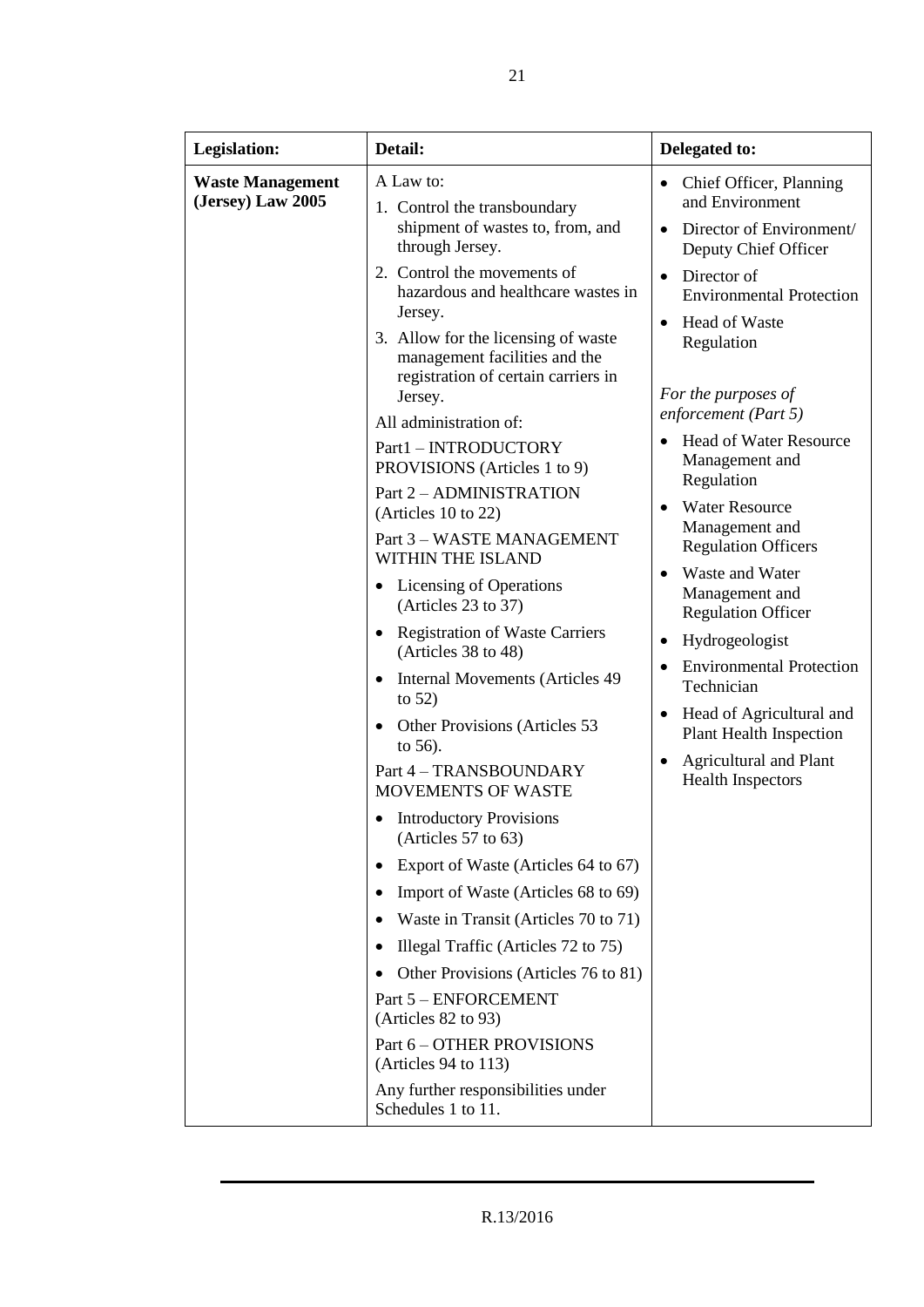| <b>Legislation:</b>                         | Detail:                                                                                                                                                                                                                                                                                                                                                                                                                                                                                                                                                                                                                                                                                                                                                                                                                                                                                                                                                                                                            | Delegated to:                                                                                                                                                                                                                                                                                                                                                                                                                                                   |
|---------------------------------------------|--------------------------------------------------------------------------------------------------------------------------------------------------------------------------------------------------------------------------------------------------------------------------------------------------------------------------------------------------------------------------------------------------------------------------------------------------------------------------------------------------------------------------------------------------------------------------------------------------------------------------------------------------------------------------------------------------------------------------------------------------------------------------------------------------------------------------------------------------------------------------------------------------------------------------------------------------------------------------------------------------------------------|-----------------------------------------------------------------------------------------------------------------------------------------------------------------------------------------------------------------------------------------------------------------------------------------------------------------------------------------------------------------------------------------------------------------------------------------------------------------|
| <b>Water Pollution</b><br>(Jersey) Law 2000 | A Law to provide for the control of<br>pollution in Jersey waters, and the<br>implementing of provisions of the<br>Convention for the Protection of the<br>Marine Environment of the North-East<br>Atlantic; the monitoring and the<br>classification of waters; the setting of<br>quality objectives for classified waters;<br>administrative, regulatory, preventive<br>and remedial measures; and related<br>purposes.<br>Delegated powers for $-$<br>the issuance of discharge permits                                                                                                                                                                                                                                                                                                                                                                                                                                                                                                                         | Director of Environment/<br>Deputy Chief Officer<br>Director of<br>$\bullet$<br><b>Environmental Protection</b><br><b>Head of Water Resource</b><br>$\bullet$<br>Management and<br>Regulation<br>For the purposes of<br>enforcement (Article 29)<br><b>Water Resource</b><br>Management and<br><b>Regulation Officers</b>                                                                                                                                       |
|                                             | and the publishing of notices and<br>consultation before considering<br>applications relating to Discharge<br>Permits (Article 10).<br>special regard to the issuance of<br>discharge permits will be given<br>relating to high risk substances<br>(Article $19(1)$ ).<br>consideration of Discharge Permits<br>(Article 21).<br>conditions attached to Discharge<br>permits (Article 22).<br>procedure for varying or revoking<br>Discharge Permits (Article 23).<br>procedure for suspension of<br>Discharge Permits (Article 24).<br>consideration of transfer of<br>Discharge permits (Article 25).<br>procedure for notification of<br>decisions relating to Discharge<br>Permits (Article 27; with the<br>exception of paragraph $(1)(c)$ ).<br>powers for the purposes of<br>enforcement (under Article 29)<br>and $-$<br>access to documents relevant to<br>$\Omega$<br>Law (Article 34);<br>requirement to produce<br>$\circ$<br>information relating to<br>potentially polluting matter<br>(Article 35); | Waste and Water<br>Management and<br><b>Regulation Officer</b><br>Head of Waste<br>$\bullet$<br>Regulation<br>Hydrogeologist<br><b>Environmental Protection</b><br>Technician<br>Head of Agricultural and<br>$\bullet$<br><b>Plant Health Inspection</b><br><b>Agricultural and Plant</b><br>$\bullet$<br><b>Health Inspectors</b><br>Marine and Coastal<br>$\bullet$<br>Manager<br><b>Assistant Director of</b><br><b>Marine Resources</b><br>Marine Scientist |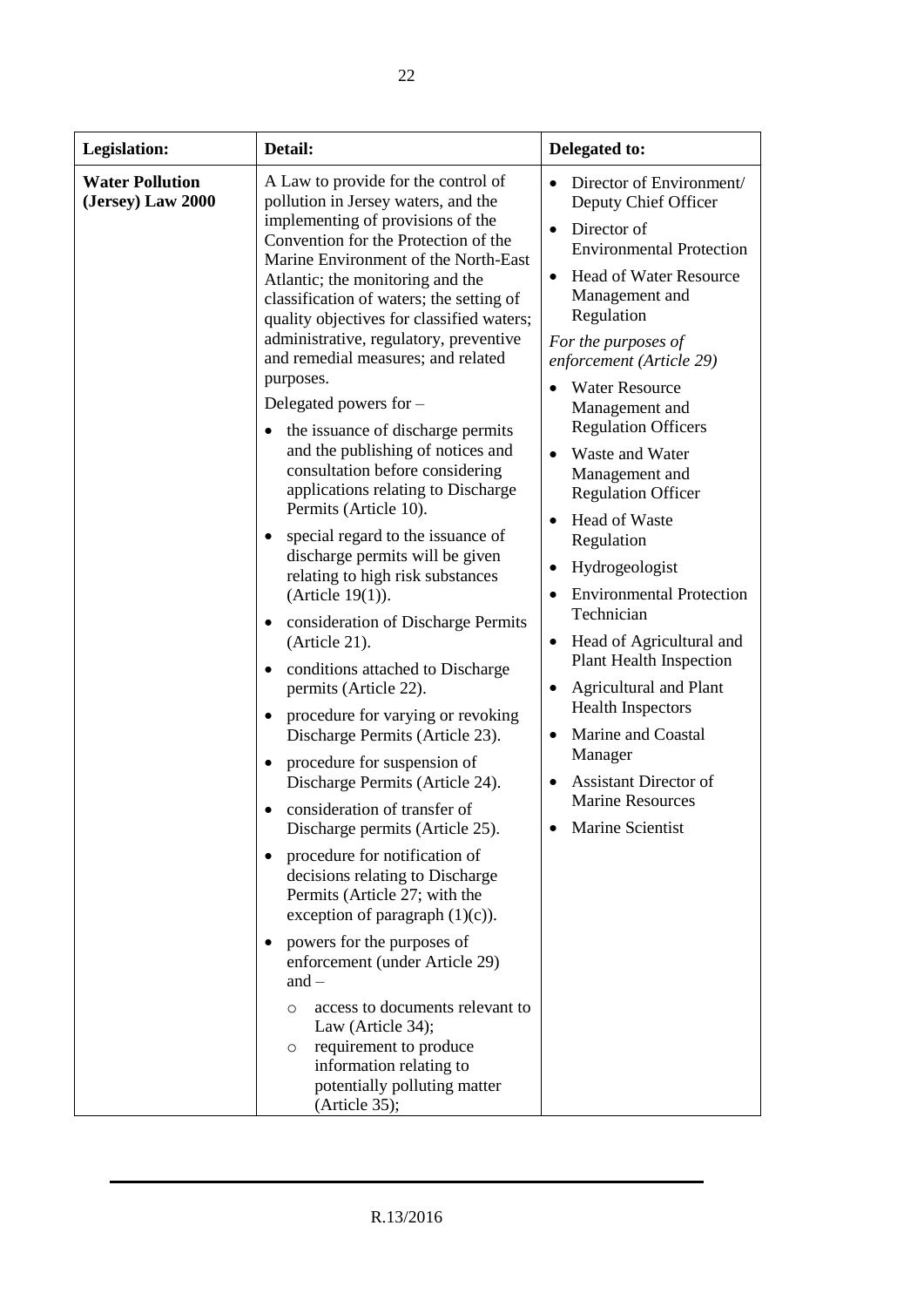| Legislation:                                | Detail:                                                                                                                                                                                                                                                                                                                                                                                                                                                                                               | Delegated to:                                                                                                                                                                                                                                                                                                                          |
|---------------------------------------------|-------------------------------------------------------------------------------------------------------------------------------------------------------------------------------------------------------------------------------------------------------------------------------------------------------------------------------------------------------------------------------------------------------------------------------------------------------------------------------------------------------|----------------------------------------------------------------------------------------------------------------------------------------------------------------------------------------------------------------------------------------------------------------------------------------------------------------------------------------|
|                                             | requirement for precautions to<br>O<br>be taken to prevent pollution<br>(Article 36);<br>requirement for polluters to<br>$\circ$<br>eliminate and remediate<br>pollution (Article 37);<br>the procedure to be adopted in<br>$\circ$<br>respect of Articles 36–37<br>(Article 38);<br>ability of the Department to<br>$\circ$<br>take remedial action in respect<br>of Articles 36-37<br>(Article $39(1)$ );<br>transitional provisions in<br>$\circ$<br>respect of Discharge Permits<br>(Schedule 5). |                                                                                                                                                                                                                                                                                                                                        |
| <b>Water (Jersey) Law</b><br>1972           | Jersey Water must provide 'wholesome<br>water' (Article 9).<br>Enforcement<br>standards<br>of<br>are<br>performed by officers.                                                                                                                                                                                                                                                                                                                                                                        | $\bullet$<br>Chief Officer, Dept. of<br>the Environment<br>Director of Environment/<br>Deputy Chief Officer<br>Director of<br><b>Environmental Protection</b><br><b>Head of Water Resource</b><br>Management and<br>Regulation<br>For the purposes of<br>enforcement<br>Waste and Water<br>Management and<br><b>Regulation Officer</b> |
| <b>Water Resources</b><br>(Jersey) Law 2007 | A Law to provide for the protection,<br>management and regulation of water<br>resources in Jersey; the promotion of<br>the conservation of the fauna and flora<br>that are dependent on inland waters and<br>of the habitats of such fauna and flora<br>to the extent that those habitats are<br>themselves dependent on inland waters;<br>the conservation and enhancement of<br>the natural beauty and amenity of<br>inland waters; and for related purposes.                                       | Director of Environment/<br>Deputy Chief Officer<br>Director of<br><b>Environmental Protection</b><br><b>Head of Water Resource</b><br>$\bullet$<br>Management and<br>Regulation<br>Hydrogeologist<br>For the purposes of<br>enforcement<br><b>Water Resource</b><br>Management and<br><b>Regulation Officers</b>                      |